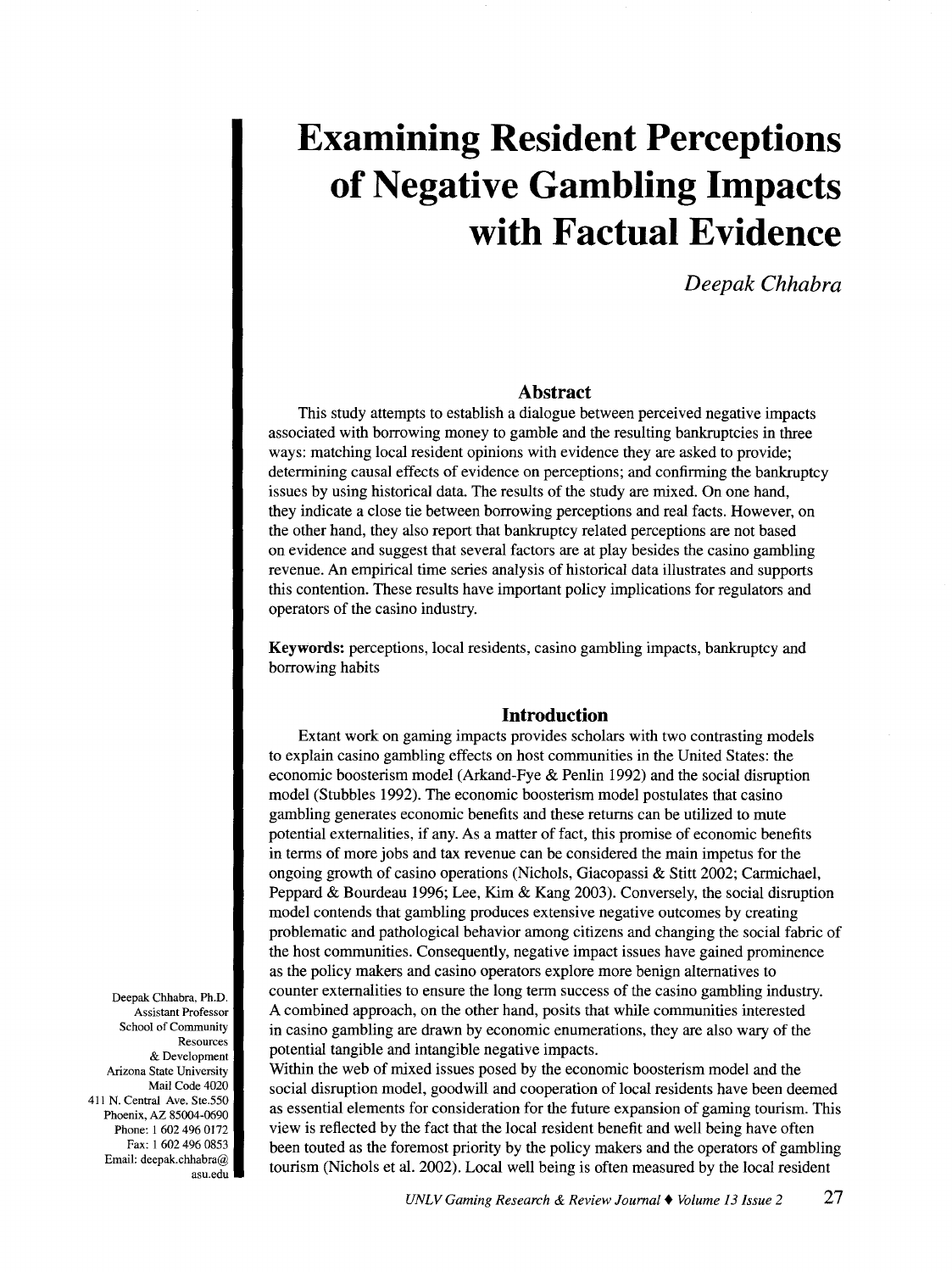perceptions of gambling impacts to the extent they are favorable and such perceptions inform whether the gaming industry has fulfilled its promise. Indeed then, focus on social costs of casino gambling has often taken the form of resident perceptions. Several perceptual items have been identified to define social costs based on local community interviews and academic insight. These perceptions are then measured on a Likert scale to assess the level of agreement or disagreement on negative or positive issues associated with the casino gambling activity. Higher disagreement on associated items, then, becomes highlighted as a cause for concern and these are often touted by the gambling proponents to combat future expansion.

One area that has drawn considerable attention is the charge that the casinos cause local patrons to borrow money to gamble, thereby precipitating financial crisis and leading to increased bankruptcies among them (Barron, Staten & Wilshussen 2002; Goss & Morse 2005). Hitherto, researchers have made attempts to explore personal bankruptcy issues among host communities and empirically relate them to the existing casinos in the United States. The standard definition for personal bankruptcy has been the "bankruptcy choice triggered by "insolvency events" that reduce wealth, such as the realization of reduced income arising from a layoff, or high expenses arising from divorce or an uninsured illness or accident. These changes can create a financial crisis for which bankruptcy becomes the borrower's best alternative" (Barron et al. 2002: 441). Several studies have appeared that draw resident opinions on borrowing and bankruptcy behavior through questions such as "do you perceive bankruptcies have been the consequence of the proliferation of casino gambling?" (Kwan & McCartney 2005; Lee et al. 2003).

That said, in an era when sustainable gambling tourism seems to be a major focus, tools developed solely to prod into perceptions associated with the positive/negative impacts of casino gambling within the traditional conceptual frameworks are becoming

inadequate and redundant. For example, in assessing the perceptions of residents in new casino jurisdictions, Nichols et al. (2002: 73), stated "while perceptions are important in driving public policy towards casino gambling (for example, whether communities decide to expand or contract gambling), how those perceptions compare to reality would be useful information, helping to answer the question of whether casino gambling is a catalyst for economic development." In other words, whether benefits or costs get touted or marginalized, perceptions can lay a ground for concern. But, in themselves they do not suffice to convey a complete picture of reality.

This view was also highlighted by the audience and the Legislative Council members of the State of Iowa during a study presentation on perceived casino gambling impacts by the Iowans in November, 2004. The study was commissioned by the Iowa Legislative Council in the wake of the State deliberations on further expansion of casino gambling in Iowa following the lifting of the 1998 moratorium. Two questions that spawned the final presentation meeting of the commissioned study were "how much money is borrowed by the Iowans to participate in casino gambling? What is the actual evidence to support resident perceptions that casino gambling leads to increased bankruptcies?" This study was designed as follow-up study with an objective to explore the actual basis of local resident perceptions of the two major perceived externalities of casino gambling: borrowing money to gamble habits and increase in personal bankruptcy filing rates.

Hence, this research places perceptions in conversation with the actual facts or evidence and seeks to test perceptions against reality. Factual information is drawn from two sources: the residents themselves and the records maintained by the U. S. Census Bureau and the bankruptcy courts. The survey was administered to the local residents in eastern and central Iowa (United States). The secondary data were obtained on the 17

*This study was designed to explore the actual basis of local resident perceptions of the two major perceived externalities of casino gambling: borrowing money to gamble habits and increase in personal bankruptcy filing rates.*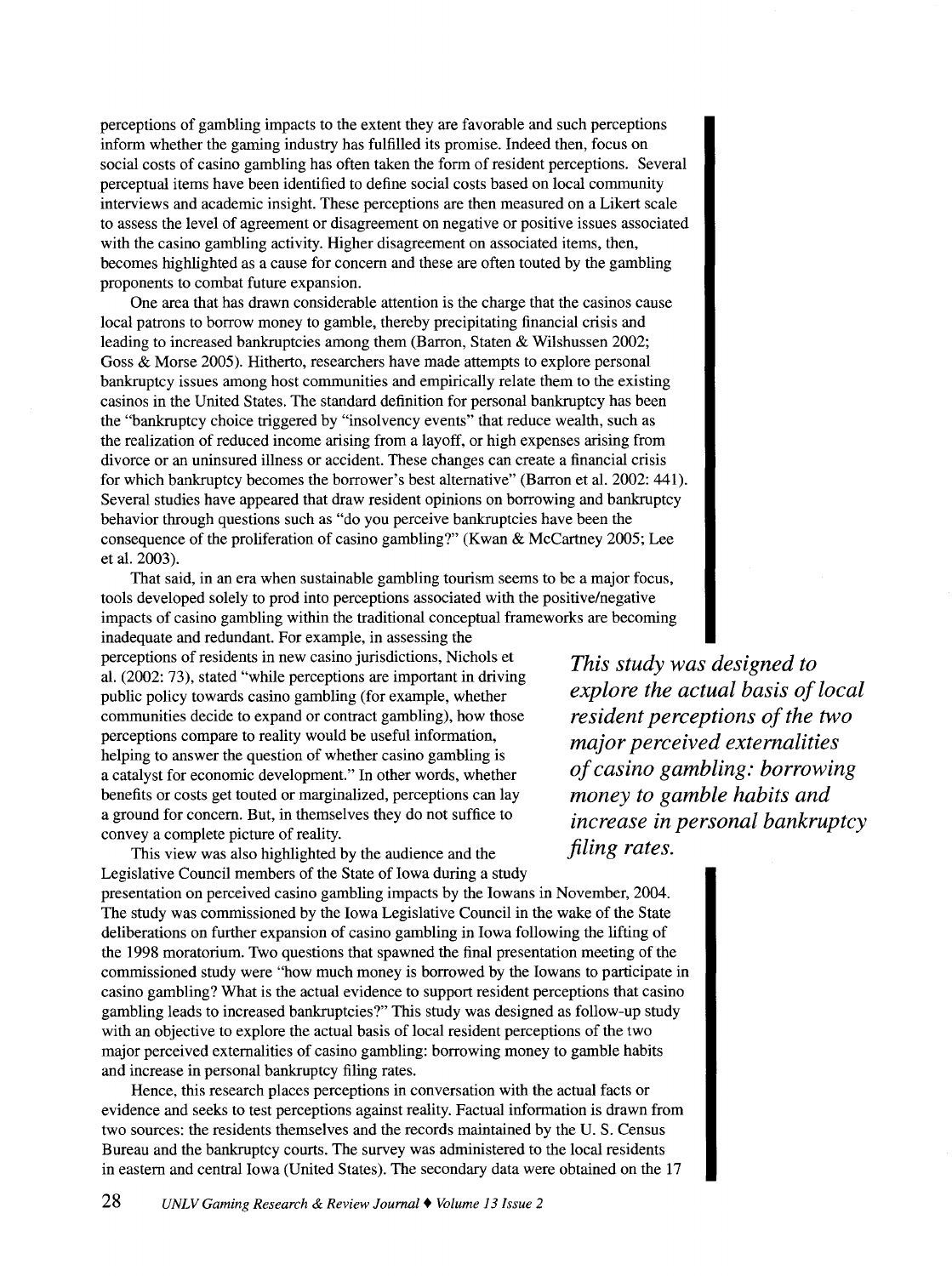*Examining Resident Perceptions of Negative Gambling Impacts with Factual Evidence*  casino counties and 68 collar counties (situated within a 50-miles radius of the existing casinos) of Iowa. In doing so, the study attempts to evaluate relationships between casino gambling development and borrowing habits and bankruptcy. It further studies bankruptcy patterns over a ten year period within a control group of non-casino counties. It is hoped that the study results will assist gaming tourism professionals and the policy makers to have a deeper understanding of sources leading to residents' negative perceptions. This can help design corrective actions to mitigate negative opinions. In summary, this study endeavors to answer the following research questions:

- I) Are the local residents concerned that casino gambling will encourage people to borrow money to gamble and will this lead to increased bankruptcies in their region?
- 2) Can the local residents provide evidence to support their perceptions?
- 3) Do the Chapter 13 bankruptcy trends in casino counties differ from those of control counties?
- 4) Is adjusted gambling revenue earned by the gambling industry in Iowa a significant predictor of bankruptcy filing rates?
- 5) Are there other factors that trigger the precipitation of bankruptcy filing rates in the State of Iowa?

# **Borrowing Habits And Bankruptcy Perceptions**

It appears that many of the studies during the casino expansion bubble (early 1990s) did not suggest borrowing habits and bankruptcy to be a cause of concern for the local communities. For instance, Carmichael et al. (1996) conducted surveys over three years to analyze and model changing attitudes of local residents. The authors identified social costs such as crime, traffic congestion, and negative influence on the historic value of the town. Spears & Boger (2002) assessed perceptions and attitudes toward the tribal casino in the State of Kansas and highlighted environmental externalities such as traffic conditions, air, water, and noise pollution and overcrowding. However, borrowing habits and bankruptcy did not factor in their list of negative impact items. Nichols et al. (2002) examined the effects of casino gambling on the day-to-day life of local citizens. They specifically looked at crime and quality of life. Here also, borrowing issues and bankruptcy failed to emerge. Another study conducted by Stitt, Nichols & Giacopassi (2005) highlighted social costs such as serious crimes and publicly visible nuisance crimes, such as drinking in public, vandalism, and prostitution. Similar findings were somewhat echoed by Pizam & Pokela (1985) who, while examining the impact of potential casinos for a community pointed out the main concerns of local residents to be crime, noise, and traffic congestion. Bankruptcy failed to appear on their list. Crime and traffic congestion were also identified as the most contentious issues by Long (1996), Room, Turner & Lalomiteanu (1999), Wisconsin Policy Research Institute Report (WPRI 1996), and Braunlich (1996).

As is evident, the aforementioned studies of the  $20<sup>th</sup>$  century failed to identify "bankruptcy" as a major concern of local residents. However, more recent literature of the early 21<sup>st</sup> century has brought forth these issues for analysis and discussion with full force. Of the studies that have explored local residents' perceptions of the influence of casinos associated with borrowing habits of people and bankruptcies, mixed level of concerns have been reported. For instance, Kwan & McCartney (2005) explored local residents' perceptions of the impact of gambling development in Macao, China. They adapted their impact instrument from a comprehensive list of issues used by Lee et al. (2003) and finalized the scale after minor modifications to accommodate the specificity of Macao situation. Bankruptcy was included in their list of cost related items which received an average rating of 3.49 on a five-point Likert scale ranging from "strongly disagree" to "strongly agree." Lee et al. (2003) explored residents' perceptions toward casino development in Korea over two time periods. Their list of items was initially gleaned from a review of tourism literature. These were then screened by tourism scholars and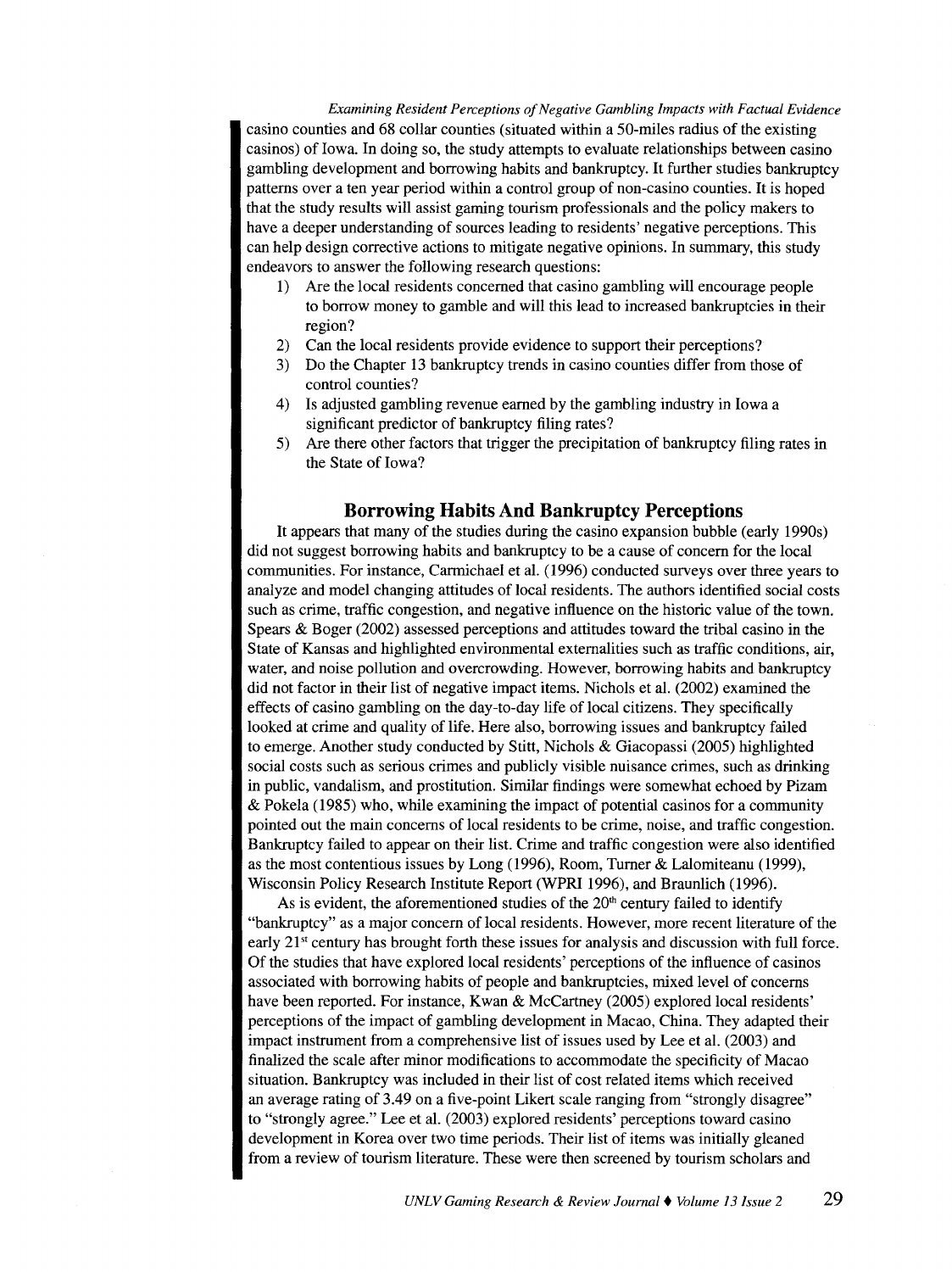community leaders. Their modified list included bankruptcy as a direct gambling cost on a five-point Likert-type scale ranging from "strongly disagree" to "strongly agree" with bankruptcy concerns averaging to 3.51 on the scale while traffic, crowding, pollution, and destruction of natural environment average to a much higher value.

The National Opinion Research Center (NORC, 1999) examined ten communities to determine the impact of gambling expansion and reported mixed concerns about crime, but domestic violence and bankruptcy featured prominently in a majority of the sampled communities. Janes & Collison (2005) assessed perceptions of eight community leaders as to how the area was impacted by a major expansion of a tribal casino. Their study indicated that the community leaders associated area embezzlement and divorce cases with casino gambling. Furthermore, each knew at least one person whose quality of life had been significantly impacted by problem gambling associated with bankruptcy.

That said, evidence-based investigations to support the perceived claims of the local residents in the gambling tourism literature are almost non-existent. Few studies, that have endeavored to examine hard evidence while investigating the real facts, have delineated themselves from the tourism perception framework. Instead of limiting the investigation to the influence of casino related factors only, such as simultaneous growth of the adjusted gambling revenue (Thalheimer & Ali 2004; Barron et al. 2002), these hypothesize that several social, economic, and demographic factors contribute to the personal bankruptcy growth such as changes in economic conditions (Eckstein & Sinai, 1986; Domowitz & Eovaldi, 1993; Barron et al. 2002), a decreased social stigma attached to bankruptcy (Sullivan et al. 1988; Barron et al. 2002), changes to bankruptcy laws (Boyes & Faith 1986), higher divorce rates (Shephard 1984; Barron et al. 2002; Volberg 1995; Domovtiz & Sartain 1999; Stavins 2000), rising debt levels and more credit access opportunities (Domowitz & Sartain 1999; Barron et al. 2002).

Much of the hard evidence exploration associated with casino gambling is focused on the localized influence. In other words, the local host populations are the target audience. For instance, the U.S. Treasury Department investigated causal relationships between casino gambling growth and rising bankruptcy rates in the host regions of Mississippi and New Jersey with non-significant results. As a further buildup to this study, De la Vina & Bernstein (2002) looked at the county level bankruptcy rates from 1988 to 1996 and examined the relationship between casino gambling existing within a 50 mile-radius and Chapter 13 filings while controlling for the unemployment rate and county-level fixed effects. Here also, non-significant relationship was noted. Similar results were reported by Thalheimer & Ali (2004). In their study of the riverboat gambling states of Iowa, Illinois, Missouri, and Mississippi from 1990 to 1997, they reported a non-significant influence of casino gambling access on Chapter 13 bankruptcies. However, the authors also suggested a .4 % decline in bankruptcy rates if casino gambling were eliminated. Nichols et al. (2002) compared bankruptcy rates in eight communities with the 1990 casino gambling adoption with a group of control (non-gambling) communities while controlling for economic and demographic characteristics. The authors found higher incidences in casino communities but reported statistical significance in only 5 of the 7 cases. Evans and Topoleski (2002) used a similar methodology in their study of Native American casinos and reported 10% increase in filings in NAC counties as compared to the control counties which reported a 7% increase. However, the authors also pointed out that this increase accounted for only a small percentage of the aggregate increase over the past decade.

As stated before, most of the literature has focused on the host communities and not the residing regions of the visitors. To date, only one study by Garrett  $\&$  Nichols (2005) has appeared that investigated a non-localized influence of casino gambling. The authors focused on the destination resort casinos which differ from other casinos because they are the primary destination of the tourists and include amenities symbolic of a vacation resort, such as golf courses and spas. According to Garrett & Nichols (2005:3), "by attracting visitors from outside the region, destination resort casinos effectively export gambling services to regions where tourists originate." The authors further stated that,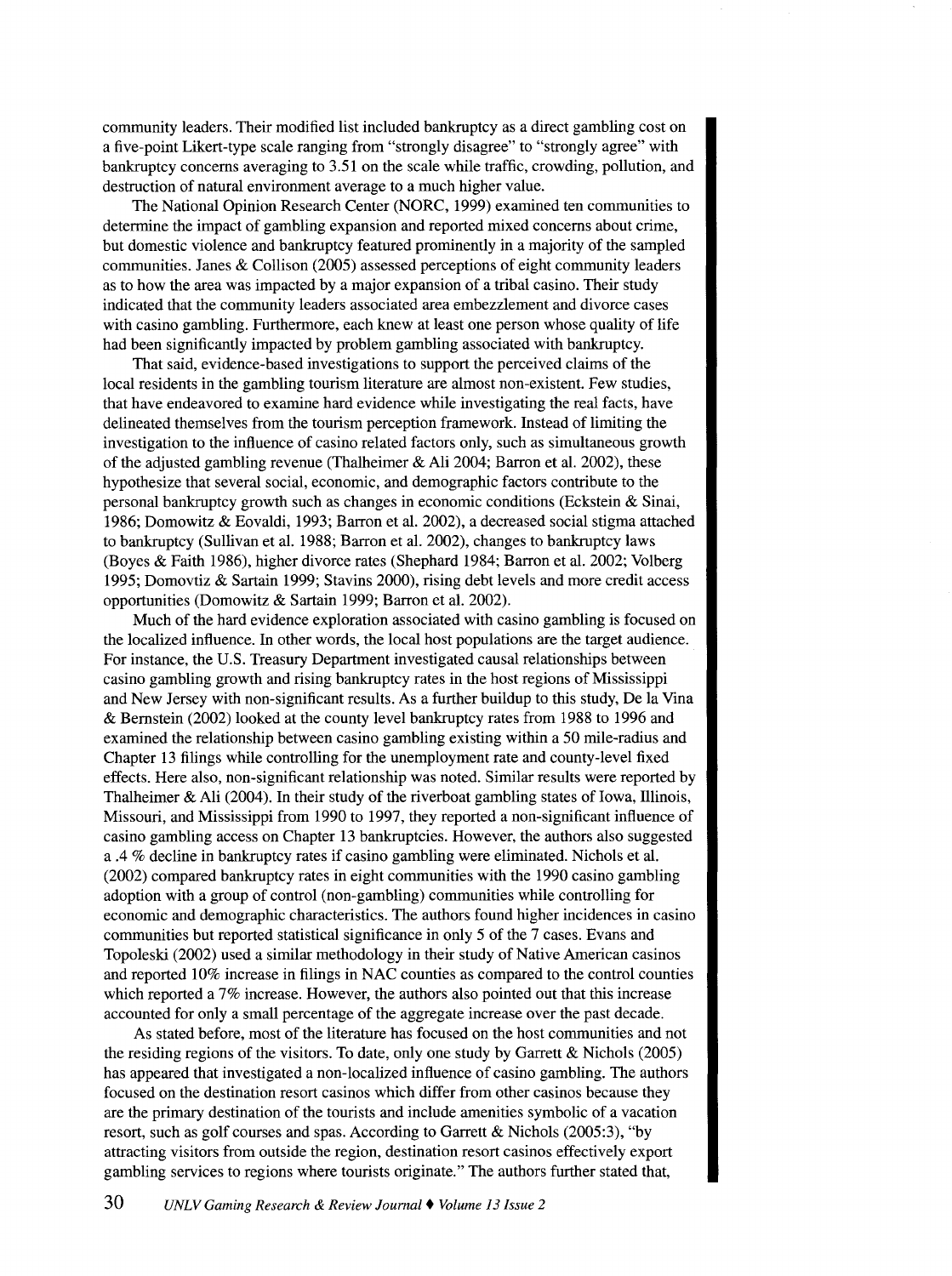#### *Examining Resident Perceptions of Negative Gambling Impacts with Factual Evidence*

in addition to the export of services, costs associated with casino gambling, such as bankruptcy and addiction, are also exported to the residing regions of the tourists. They examined the destination resort casinos in Nevada, New Jersey, and Mississippi and found strong evidence which indicated that the states with the most demand (in other words, housing the majority of the casino gambling market) have a higher incidence of bankruptcy filings.

Most of the studies focusing on hard evidence have been atheoretical with the exception of those conducted by Goss & Morse (2005) and Barron et al. (2002). Barron et al. (2002) examined the empirical relationship between bankruptcy filing rates in casino and collar counties (adjacent to the casino counties) and casino gambling. They based their bankruptcy theory on a simple model for describing the decision of filing for bankruptcy or not. They used the following equations assuming a household has a debt of D<sub>r</sub>, earns income y<sub>r</sub>, has consumption c, and "obtains a realization of random expenses g<sub>n</sub>, arising from such sources as divorce, uninsured illness, and gambling losses" (Barron et al., 2002: 445):

 $D_{t+1} = (1 + r(R_0))(D_t - y_t + c_t + g_t)$ 

Where  $R_0$  denotes the inherited creditworthiness reputation of a household that has no record of past bankruptcy declaration and r portrays the real interest rate on debt. This interest rate is contingent on the creditworthiness stature of a household.

 $D_{t+1}^{b} = (1+r(R_0))(1-\delta) (D_t-y_t+c_t+g_t)$  2

Where the household decides to declare bankruptcy and  $\delta$  describes the released proportion of debt obligations resulting from the filing of bankruptcy. Thus, the above two equations suggest the trade of credit worthiness, income, and other random expenses as possible triggers of bankruptcy. In such a case, it is pertinent to examine the effects of multiple factors and situations before dumping the entire bankruptcy charge in the casino backyard.

Using the OLS (ordinary least squares) linear mixed modeling approach, the authors developed the simple model of bankruptcy filing choice to determine the key factors influencing the likelihood that bankruptcy will be filed in a household. They constructed the following variables to explain possible predictors of bankruptcy filing rates at the county level for over 3000 counties in the U.S. from 1993 to 1999: county-level data on debt, income, household size, population density, and casino gambling measures. Additionally, they used state measures of employment and marital status stability, health insurance coverage, and garnishment (a creditor collection tool to help a debtor to escape from filing bankruptcy) restrictions. Their study results indicated the probable influence of casino gambling on the national filing rates. Their analysis further predicted that the elimination of existing casinos will lead to a 5% decline in bankruptcy in casino counties and 1% decline in the nationwide filing rate.

Goss & Morse (2005:7) used a basic consumption spending theory to "demonstrate how a casino's propensity to systematically generate over-consumption among a portion of casino patrons increases bankruptcy rates over time and also show how positive income effects from the casino operate to defer such bankruptcy effects." They explain their theory with the following equations (2005: 8):

 $S = C_a^{\nc{nc}} + C_a^{\nc{nc}}$  1

 $\mathbf{1}$ 

Where total individual consumption spending is  $S, C<sub>s</sub>$ <sup>nc</sup> represents the actual noncasino consumption and  $C<sub>c</sub>$  is the actual casino consumption.

 $C_{\alpha}^{\ c} = W_{-} (R_{\alpha} * W)$  2

Where the individual casino wagering is W and  $R<sub>a</sub>$  represents the actual rate of return on casino wagering

 $C_c^c = W(R^*W)$  $*W$ ) 3

Where  $C_c$  is the expected casino consumption and Re is the expected rate of return to casino gambling and  $R_{\alpha}$  reflects the expected rate of return to casino gambling.

$$
S_{t=1}^{\ c} C_{a,t}^{\ c} - S_{t=1}^{\ c} C_{e,t}^{\ c} > 0
$$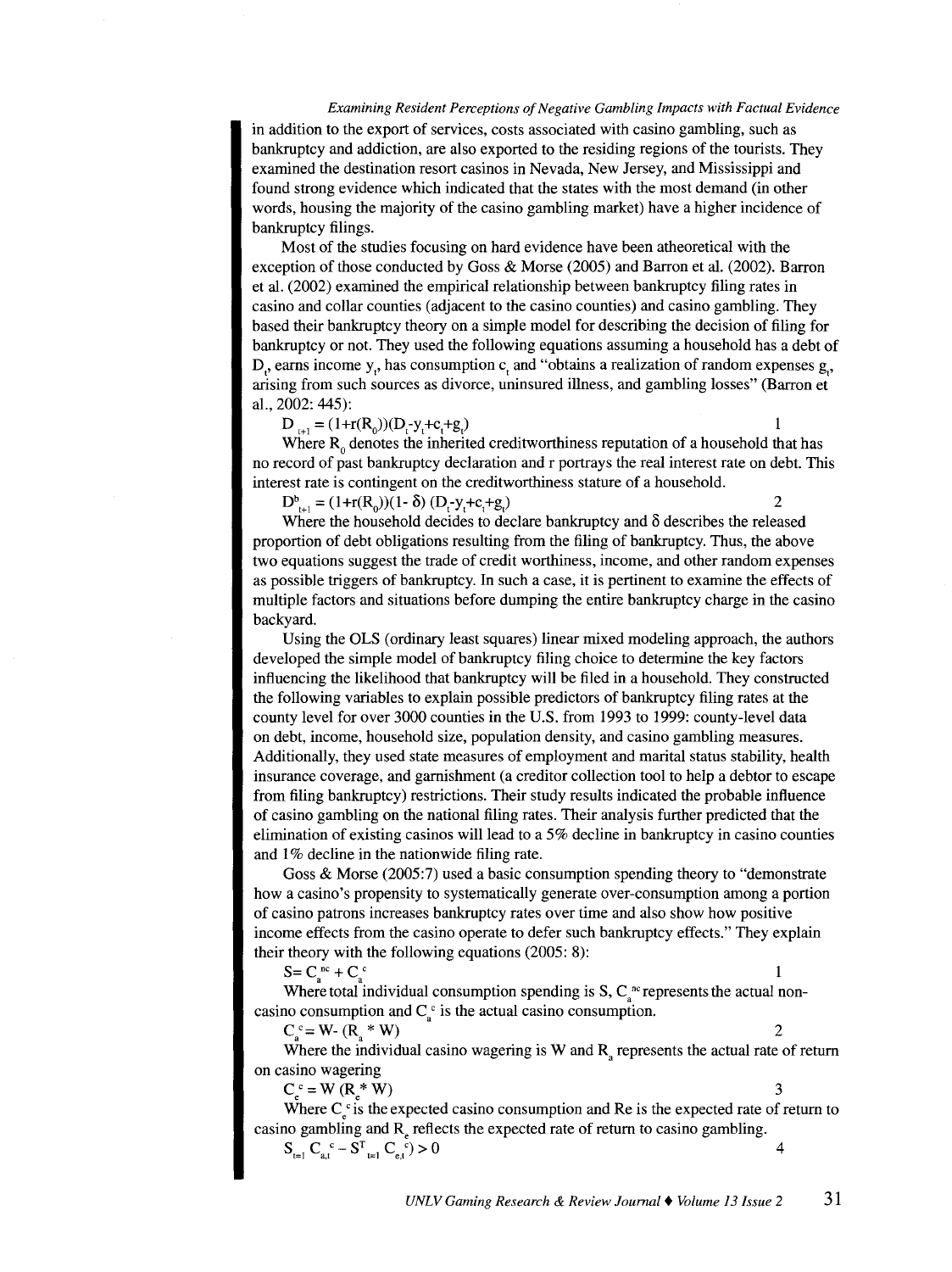The authors contend that gamblers who overestimate the expected rate of return will reflect a tendency to overspend and they will run the risk of going bankrupt (with over consumption exceeding available resources over time) if they continue to live in that imagined frame of mind. By adjusting their behavior, gamblers might trade off overconsumption costs with non-consumption costs (spending less on non-gambling goods) or increase their income, draw from their savings, or increase borrowing. If no change in income occurs, the equation 5 suggests that "the myopic gambler will become

less financially solvent and ultimately bankrupt, with the passage of time, t." Using this theory, the authors employed simple descriptive statistics and regression analysis to examine the effect of tribal casinos on personal bankruptcy filing rates from 1990 to 2002. The variables used to predict filing rates were population density, per capita income in thousands, employment in thousands, percent unemployment, percent Black, in the early casino years leading to a decline and later

*Gamblers who overestimate the expected rate of return will reflect a tendency to overspend and they will run the risk of going bankrupt.* 

rising again. A compound annual growth rate of 2.3% over the non-casino county was reported for the casino county. Unlike Barron et al. (2002), this study did not take the collar counties into consideration.

As is explained above, to date, none of the studies focusing on relationships between bankruptcy and casino gambling have been multifaceted. In other words, none of them have crossed the threshold between evidence and perceptions. While hard evidence is crucial to investigate issues, perceptions of local communities are also pertinent and need to be investigated and addressed or clarified. Thus, none in literature have attempted to test resident perceptions against hard facts by asking them to provide supporting evidence. Conversely, the evidence based studies have not endeavored to discuss their results within the realm of local resident perception dynamics. The current study contends, that regardless of the hard facts or perceptions, a top sided view can be misleading and several theories need to be tested before conclusions can be drawn. By using a multifaceted mixed approach, this study is one of few that makes an effort to establish a conversation between perceptions and evidence. In doing so, it makes an important contribution to gambling tourism literature.

## *Study Methods*

The purpose of this study was fivefold: (1) identify local resident perception levels associated with bankruptcy and borrowing money to gamble (2) match the evidence provided by local residents to decipher their perceptual claims, (3) compare Chapter 13 bankruptcy trends from 1995 to 2004 between casino counties and control group of counties, ( 4) determine the significance of the relationship between casino gambling revenue and bankruptcy filings while controlling for other relevant factors, and (5) identify the possible influence of factors other than access to casino gambling. To achieve the study objectives, four sets of data were obtained. First set of data were the primary data and these were collected from the local residents. The other three sets of data were secondary and were obtained from the Iowa Racing and Gaming Commission, administrative office of the US Courts, where Report SA contains data by county for filings by personal debtors, and the US Census Bureau. This section provides information on data collection and data analyses, and is broadly divided into two parts. First, the four sets of data are discussed. Second, the operationalization of variables used in the multiple regression models and the mixed linear models is presented.

The primary data were collected using a stratified random sampling method. Geographically dispersed public areas frequented by the local residents were selected for local intercepts. Two casino counties (Dubuque and Polk) and two non-casino counties (Linn and Black Hawk) were the basis of analysis in the eastern and midwestern part of Iowa. In an attempt to ameliorate validity and eliminate ambiguous wording, and to ensure parameter coverage, the questionnaire was first reviewed by an expert panel that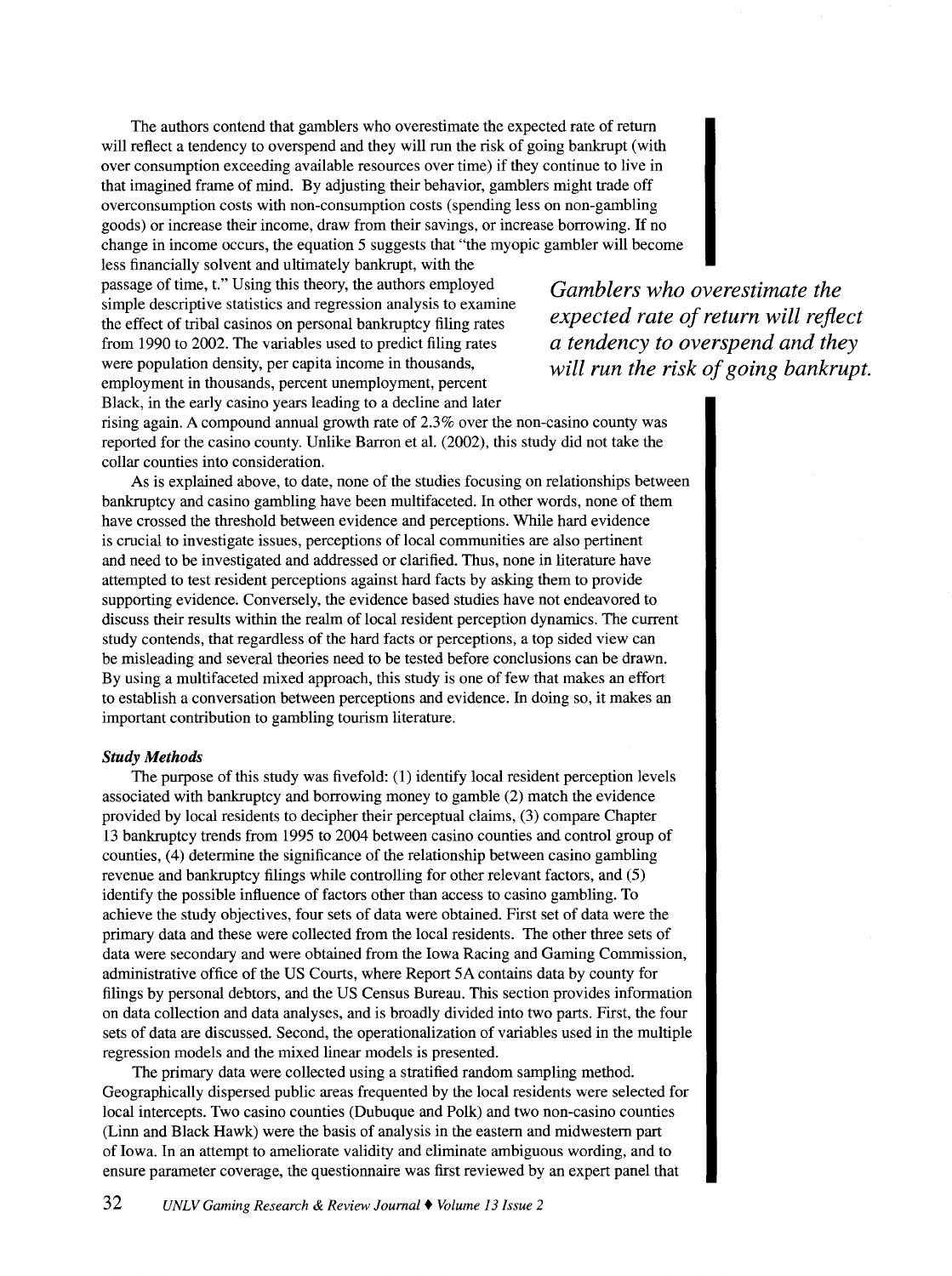*Examining Resident Perceptions of Negative Gambling Impacts with Factual Evidence*  included academics and local residents. It was then pilot-tested on a small sample of residents intercepted at one casino county (Dubuque) and one non-casino county (Black Hawk). Approximately 36 residents (11 from Dubuque and 25 from Black Hawk) were intercepted at the pre-testing stage. Prior to administration, modifications were made.

The final surveys were handed out to the head of the households in residence for a minimum period of 5 years. People were intercepted at public areas, such as the public parks, the malls, and the shopping districts. Permissions were taken wherever required from the concerned authorities prior to the survey. The survey questionnaires were personally handed out by the graduate students of the University of Northern Iowa. The respondents were requested to return the survey to the students stationed near appropriate positions or mail them back. A self addressed stamped envelope was given for those who wanted to take time to respond.

The data were collected over a period of two months (June and July of 2006). The total number of responses was 206. A total of 300 people were approached and the response rate was 69%. To test data robustness, the mean value across both the halves was tested for age, participation frequency, and total expenditures. The correlation coefficients were above .81. Respondents had similar socioeconomic characteristics (age, income, and gender) across all locations indicating sample homogeneity. Non-response bias was determined by intercepting additional residents one month later (a total of 15 surveys were collected). Because, a comparison between the post-survey data and the main-survey data yielded similar socio-demographic characteristics of residents, the post-testing data was added to the original. Additionally, the socio-demographic characteristics of the respondents matched those of the respondents interviewed over the telephone for the commissioned study. This also confirmed the robustness of the sample size. Next, additional questions were devised to elicit evidential information from the local residents to match their perceptual claims with evidence. For instance, questions such as "do you know of anyone who had borrowed money to gamble or who had declared bankruptcy" were asked.

The second and third sets of data were the secondary data obtained from the administrative courts and the US Census Bureau to identify Chapter 13 bankruptcy trends and the impact of casino gambling on bankruptcy filing rates (BFRs). The trends described bankruptcy filing rate per thousand of a population in eleven casino counties (Clarke, Clayton, Clinton, Des Moines, Dubuque, Lee, Monona, Polk, Pottawattarnie, Scott, Tama, and Woodbury) and an eleven control group of counties. The control counties were selected based on age, average household income, and population characteristics similar to those of the casino counties. These were the following: Black Hawk, Cerro Gordo, Delaware, Hardin, Johnson, Linn, Marshal, Muscatine, Palo Alto, Pocahontas, and Story.

Next, several variables are captured from secondary sources with the underlying assumption that casino gambling is not the one and only cause for the increased BFRs. Forwarding Barron et al.'s (2002) bankruptcy theory of multiple predictors of BFRs, this study hypothesizes that casino gambling related factors are not the sole indicators of personal bankruptcy filings. The following equation is proposed to justify the usage of the explanatory variables, explained below.

 $V(D_{t+1}^b, R_b) > V(D_{t+1}, R_b)$ 

As noted previously,  $D^b$  is the household that declares bankruptcy and  $R_a$  is the creditor worthiness, V is the over a period of time. It is contended that several key factors can trigger a bankruptcy filing. These factors will increase with the relative increase of  $V(D^b_{t+1}, R_b)$  in comparison with  $V(D_{t+1}, R_b)$ . This difference will increase if the existing debt increases due to one of the following factors: income growth, unemployment, higher gambling losses, divorce, an uninsured illness, or a higher stigma cost. Thus, all the aforementioned factors need to be taken into consideration while investigating the influence of gambling losses or adjusted gambling revenue growth on bankruptcy filings. Below is discussed the construction of various variables that are in close approximation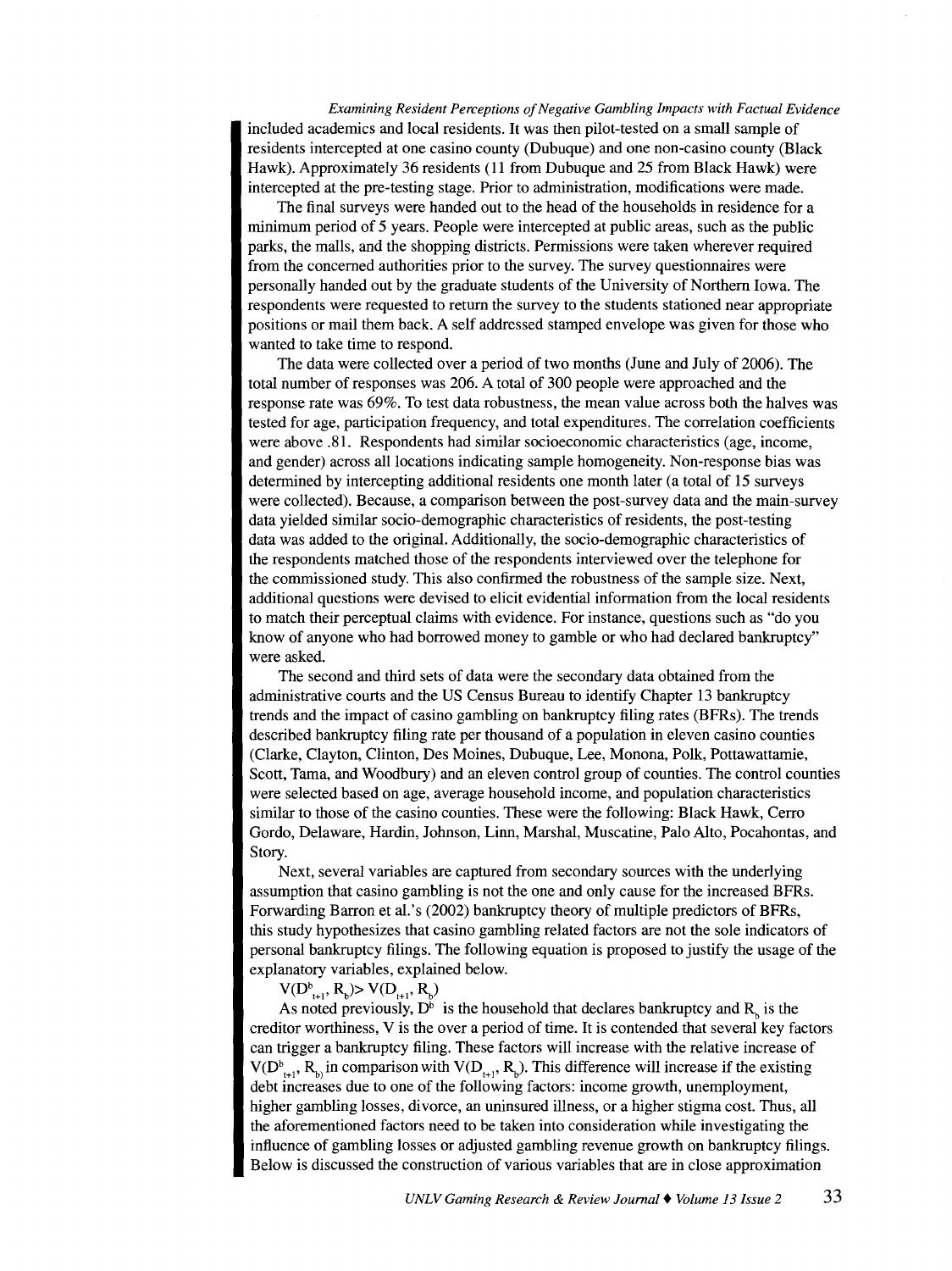with the aforementioned factors, that either serve as control variables or in themselves present possible explanation for a rise in BFRs (Barron, Staten & Wilshussen, 2002; Goss & Morse, 2005). In other words, the following variables were operationalized for the multiple regression models:

## *Bankruptcy filing rates*

This is the dependent variable and contains the annual data on county-level Chapter 13 bankruptcy filing rates for approximately 68 counties of Iowa during the period 1995 to 2004. Because, it has been postulated that a higher incidence of pathological gambling behavior exists in areas which lie within a 50 mile radius of the casino locations, one can reasonably assume a likely effect on the financial stability of households within the selected vicinity (NORC, 1999; Chhabra, 2005). A total of 68 counties were listed as either hosting counties or collar counties (adjacent to existing casino locations).

#### *Casino Gambling Measures*

The gambling database used in the current study includes casino facilities in eleven counties. Iowa Racing and Gaming Association was the source from which the annual data on adjusted gross revenue of each casino was obtained. Adjusted gross revenue (AGR) is the gross amount wagered, minus winnings paid to wagers (Barron et al., 2002: 449). The final variable "AGR per Household" was constructed by dividing AGR generated in each casino county by the number of households in the host and collar counties. As suggested by Barron et al., this variable "provides a measure of the net casino revenue per household for households located in counties hosting or close to casinos. In this way, it captures the presence of casinos as well as the growth in net wagering activity overtime" (2002:450).

## *Prevalence Shock Measures*

County unemployment rate was used as a measure of the likelihood that a household experiences an income shock and expenditure shock was measured by the proportion of adults that are divorced or separated in years 1995-2004, percentage households with no health insurance, and homeownership rates per thousand of each county population.

#### *Stigma Measures*

According to Barron et al. (2002), county level population density to some extent captures variations in stigma costs associated with bankruptcy. In other words, anonymity is possible in more densely populated counties and this can decrease stigma costs. The authors also indicated the likelihood of older borrowers perceiving higher stigma. For the purpose of this study, population density and proportion of late life residents (over the age of 55) are used as a proxy for the stigma variable.

#### *Income and Local Participation Measures*

The U.S. Bureau of Economic Analysis was used to draw the median household income per county. Finally, using the data provided by the Iowa Gaming Association, percentage local residents within a 50 mile radius visiting the casino was computed and this was used for each casino and collar county per casino location. It was assumed that counties with a higher percentage of gamblers would be prone to record higher bankruptcy rates.

#### *Data Analysis*

This study made use of multiple analyses to address the research questions. These were univariate analysis for descriptives and multiple regression models to identify predictors of bankruptcy and borrowing perceptions using the survey data. For the two OLS regression models focusing of perceptions of bankruptcy and borrowing habits of local residents and examining the influence of hard evidence while controlling for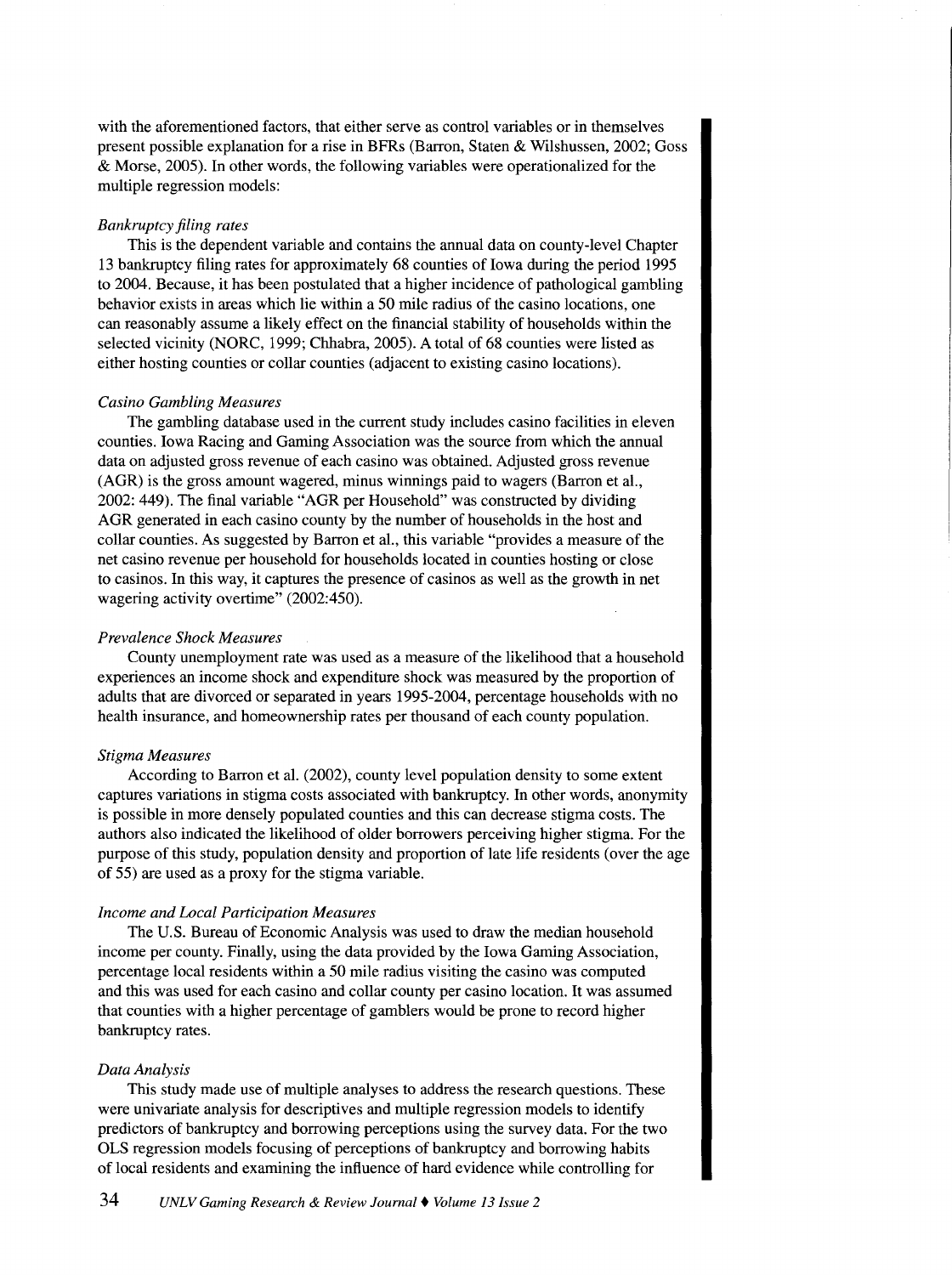*Examining Resident Perceptions of Negative Gambling Impacts with Factual Evidence*  socio-demographic characteristics and gambling behavior (see Table 1 for the variable information), the following equation was used:

BankPerception/borrowingPerception=  $\beta + \beta$ , Know Bankruptcy + $\beta$ , Knowborrower + $\beta$ ,GambLoss +  $\beta$ ,GamblingParticipation+  $\beta$ ,Age +  $\beta$ ,Gender+  $\beta$ ,Education +  $\beta$ , Marital Status +  $\beta_0$  FamilySize +  $\beta_{10}$ Income1 +  $\beta_{11}$ Income2 +  $\beta_{12}$ Income3 +  $\beta_{13}$ Income4

Next, line graphs were used to demonstrate bankruptcy trends with respect to the gaming revenue trends in the State of Iowa and the casino and control counties respectively. Finally, additional multiple regression models were employed to examine the effect of AGR per household and other social and economic factors on BFRs.

## *Findings*

Table 1 provides the descriptive statistics. With regard to age, 40% of the respondents were under 36 years of age and a similar percentage was between 36 and 55 years old. Approximately, 20% were above 55 years of age. The results indicate that 53% of the respondents earned less than \$50,000. The proportion of male respondents was almost the same as the female. Average family size was found to be 3.64 and the age of the youngest child was found to be 17.33 years. Most respondents were married (52%) and had accomplished an average of 15.33 years in education. Finally, most were Caucasians (86%) and this finding mirrors the ethnicity breakdown provided by the Census Bureau.

On the question if they borrowed money to gamble in Iowa, the majority of the respondents answered in the affirmative with the exception of two percent. These two percent respondents were asked to provide an estimate of the amount borrowed in 2004, 2005, or at some other point in their life. Three respondents stated that they had borrowed

at some point in their life. The average amount was calculated to *On the question if they borrowed* be \$33.33 with a standard deviation of \$57.74 and a maximum . of \$100. The next question was: do you know of a person/s *money to gamble in Iowa, the* who has/have borrowed money to gamble at a casino in Iowa? *majority of the respondents* Approximately, 28% of respondents stated that they knew of *answered in the affirmative.* <sup>someone who borrowed money to gamble in a casino.</sup>

The respondents were also asked to provide an approximate amount borrowed by someone else they knew. Actual figures

were provided by 42% of the group (28% of the respondents). For the year 2004, the average amount borrowed was calculated to be \$2,208 with a maximum of \$10,000 and a standard deviation of \$2,218. Approximately 14% knew someone who had gambled in 2005. According to the estimation provided, the average amount borrowed was \$2,866, with a maximum of \$25,000 and a standard deviation of \$3,836. Only ten respondents knew of persons who had borrowed at some other point in their life. The average amount was calculated to be \$5,878 with a maximum of \$10,000 and a standard deviation of \$10,000.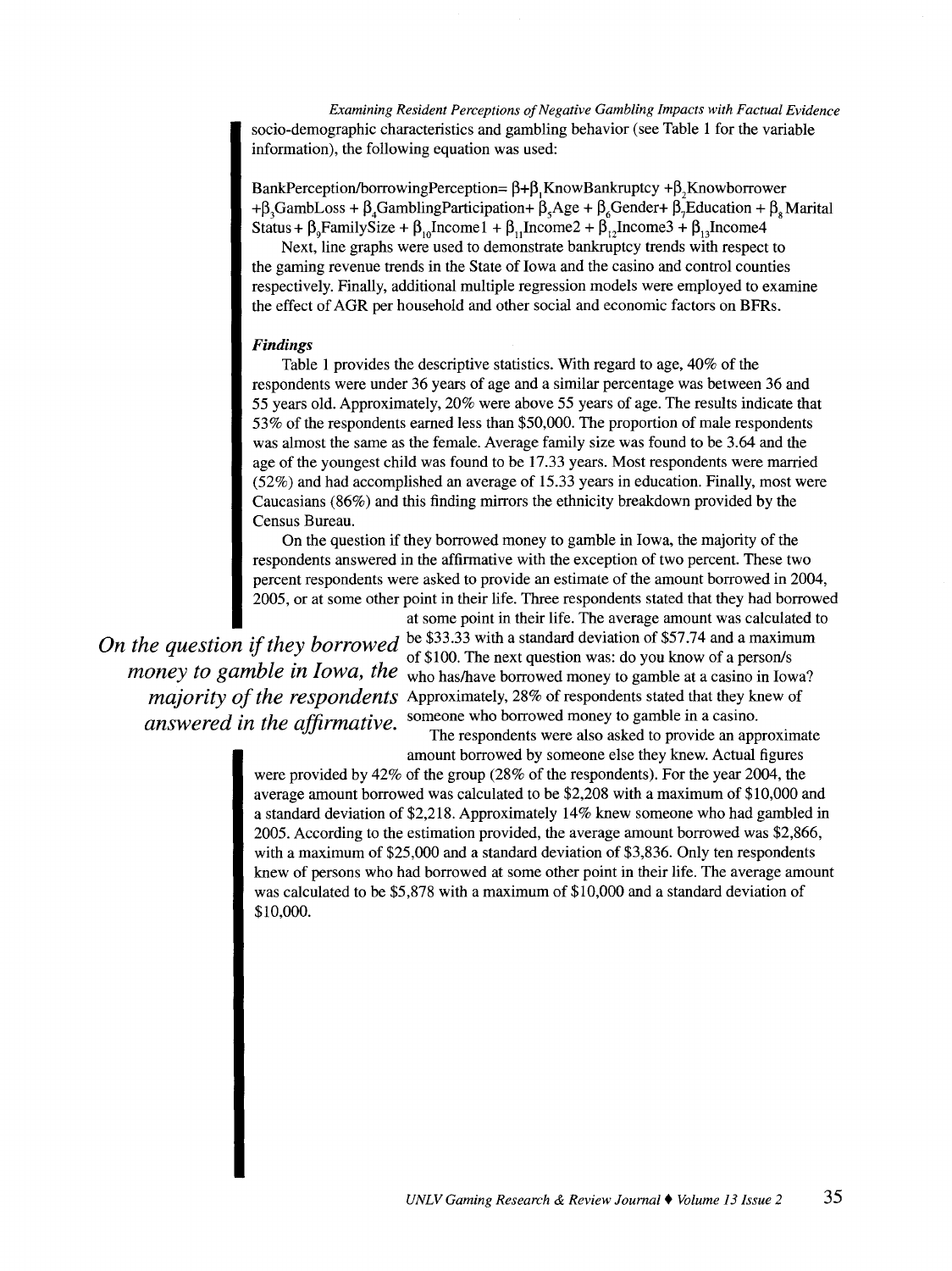#### Table 1 Descriptive Statistics

| <b>Variable</b>           |                           | <b>Definition</b>                           | <b>Mean</b> | <b>SD</b> |
|---------------------------|---------------------------|---------------------------------------------|-------------|-----------|
| $\mathbf{1}$              | Less than 25 years        |                                             | .19         |           |
| 2.                        | Between 26 and 35 years   |                                             | .22         |           |
| 3.                        | Between 36 and 45 years   |                                             | .21         |           |
| 4.                        | Between 46 and 55 years   |                                             | .19         |           |
| 5.                        | Between 56 and 65 years   |                                             | .13         |           |
| 6.                        | Above 65 years            |                                             | .6          |           |
|                           |                           | Age on a Likert Scale from 1 to 6           | 3.04        | 1.50      |
| Income                    |                           |                                             |             |           |
|                           | Less than $$35,000$       | Dummy=1 if below $$35,000$                  | .34         |           |
|                           | Between \$35,000 & 49,999 | Dummy =1 if between \$35,000 $&$            |             |           |
|                           |                           | \$50,000                                    | .21         |           |
| Between \$50,000 & 99,999 |                           | Dummy=1 if between \$50,000 $&$             |             |           |
|                           |                           | \$99,999                                    | .30         |           |
| Above \$100,000           |                           | Dummy =1 if above $$100,000$                | .15         |           |
| Gender                    |                           | $Dummy = 1$ if male                         | .47         |           |
| Member                    |                           | Members in the family                       | 3.64        | 1.94      |
| <b>Marital Status</b>     |                           | $Dummy = 1$ if single                       | .32         |           |
| Education                 |                           | Years                                       | 15.33       | 2.77      |
| Children                  |                           | Number of children in the family            | 1.59        | 1.61      |
| ChildAge                  |                           | Age of the youngest child                   | 17.33       | 12.15     |
| Knowbankruptcy            |                           | Dummy = $1$ if know someone                 |             |           |
|                           |                           | who had declared bankruptcy                 | .10         |           |
| Knowborrowing             |                           | Dummy $=1$ if know someone who              |             |           |
|                           |                           | was borrowing to gamble                     | .28         |           |
| Gamblingparticipation     |                           | Dummy =1 if gambled at a Iowa               |             |           |
|                           |                           | casino during the last 12 months            | .27         |           |
| Borrowing                 |                           | Perceptions on five point Likert scale 3.25 |             | .85       |
| Bankruptcy                |                           | Perceptions on five point Likert scale 3.60 |             | .91       |

Next, in response to the question: *do you think casino gambling leads to bankruptcies?* Approximately 66% of the respondents were of the opinion that casino gambling led to bankruptcies. The respondents were further asked to state how many people they knew who had declared bankruptcies because of casino gambling. Only 23 respondents from this group (of 129) answered this question. In other words, 18% of the respondents supported their opinion with actual evidence. Average number of people going bankrupt because of casino gambling was calculated to be 1.12. The amounts on which bankruptcies were declared ranged from \$2000 to \$100,000 at different times of life. In order to study the bankruptcy issue further, this study uses line graphs to examine trends in the historical data on personal bankruptcy for the State of Iowa, the casino counties and the control group of counties.

On bankruptcy trends, Figures 1  $\&$  2 profile the estimated Chapter 13 bankruptcies for casino and the control counties. Over the ten year time period, bankruptcies in casino counties grew by approximately 13% percent while the reported growth for the control counties 100% percent. What is also interesting to note is that while the bankruptcies climb slowly in the control counties, they show a more dramatic decline followed by escalation in the casino counties. As a matter of fact, for the time period under analysis, an increase of more 83% is reflected in the annual growth rate for control counties over the counties with casinos. The adjusted gambling revenue shows a consistent upward trend during the listed time period. It is important to note that the bankruptcy disparity between casino counties and the control group of counties existed during the pre-casino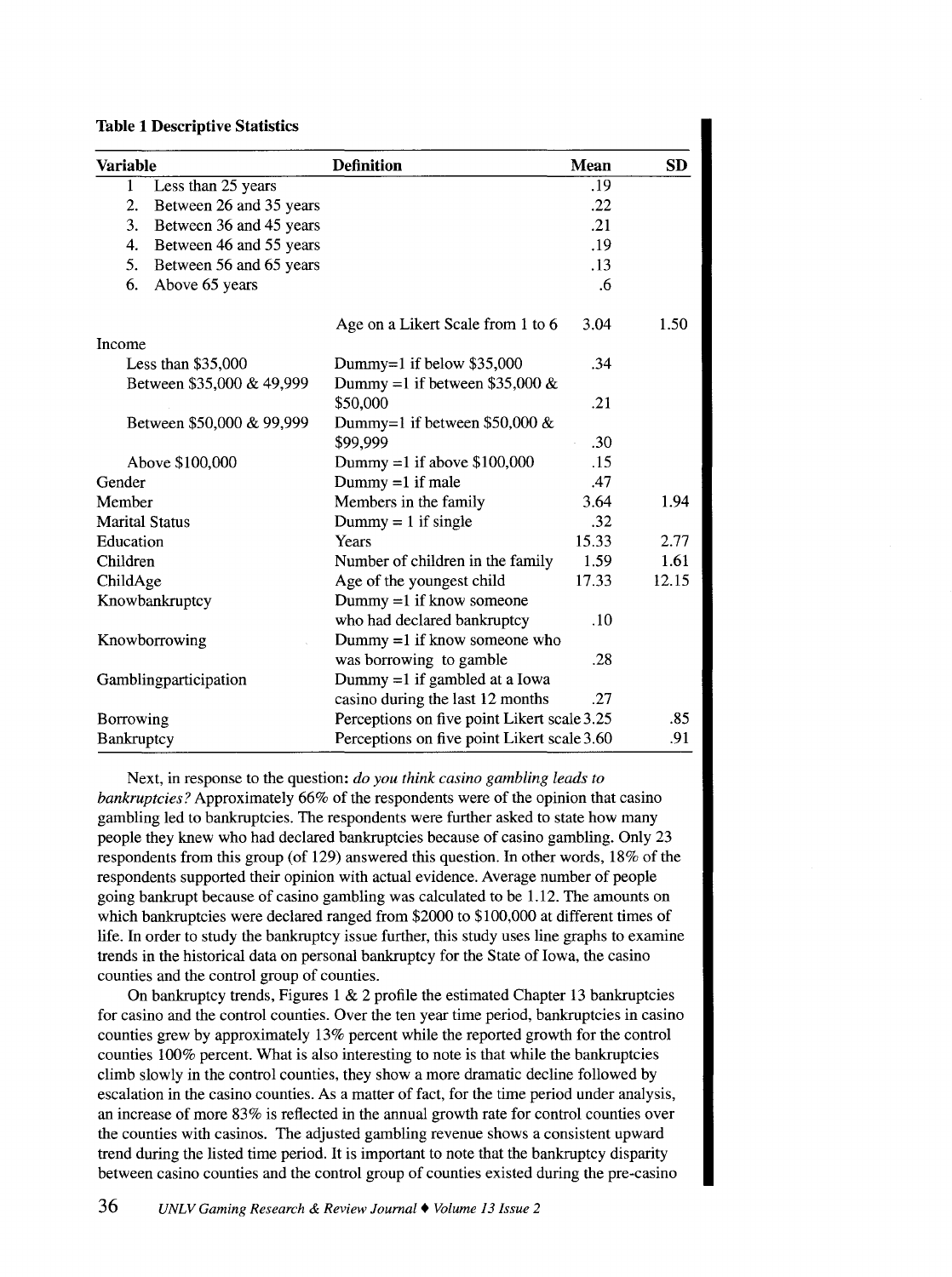*Examining Resident Perceptions of Negative Gambling Impacts with Factual Evidence*  period. This implies a likely influence of location specific factors on the previously existent and continued bankruptcy situation in the casino counties. The overall aggregate growth for the casino and the collar counties was 40%.

Adjusted Gaming Revenue (million \$) and Chapter Thirteen Bankruptcy in Iowa 700 ,.----,---~-,,~~-"'"~--~~-----~,~-~ 600 Bankruptcy for Iowa .... 효 s 500  $5 \frac{2}{9}$  400 하 1<br>- 음료 300<br>- 음료 200 ~ 100 Adjusted Gambling Revenue 0 ~----------------------------~ 1200  $\widehat{\Theta}$ ¢ء<br>-ِ <sup>1000</sup>Q *BOO* I anueve 600 400  $\mathfrak{r}$ 0) 200 m  $\mathbf 0$ 

Figure 1: Chapter 13 Bankruptcy Trend for the State of Iowa

**Figure 2: Chapter 13 Bankruptcy Trend for Casino and Contro.** 



*Detennining Predictors of Borrowing and Bankruptcy Perceptions* 

Next, using the survey data, perception dynamics on borrowing and bankruptcy were examined. Table 2 examines whether the evidence provided by the respondents affects local resident perceptions on casino generated borrowing habits and bankruptcy. As the results reveal, statistically significant effect of the knowledge of people borrowing money to gamble was noted on the borrowing perceptions while controlling for personal characteristics and participation. Additionally, those who had gambled in the last twelve months were more likely to perceive that casino gambling lures people to borrow than those who had not participated recently. With regard to personal characteristics, no differences across gender and income groups were observed in addition to a nonsignificant effect of age, education, and family size.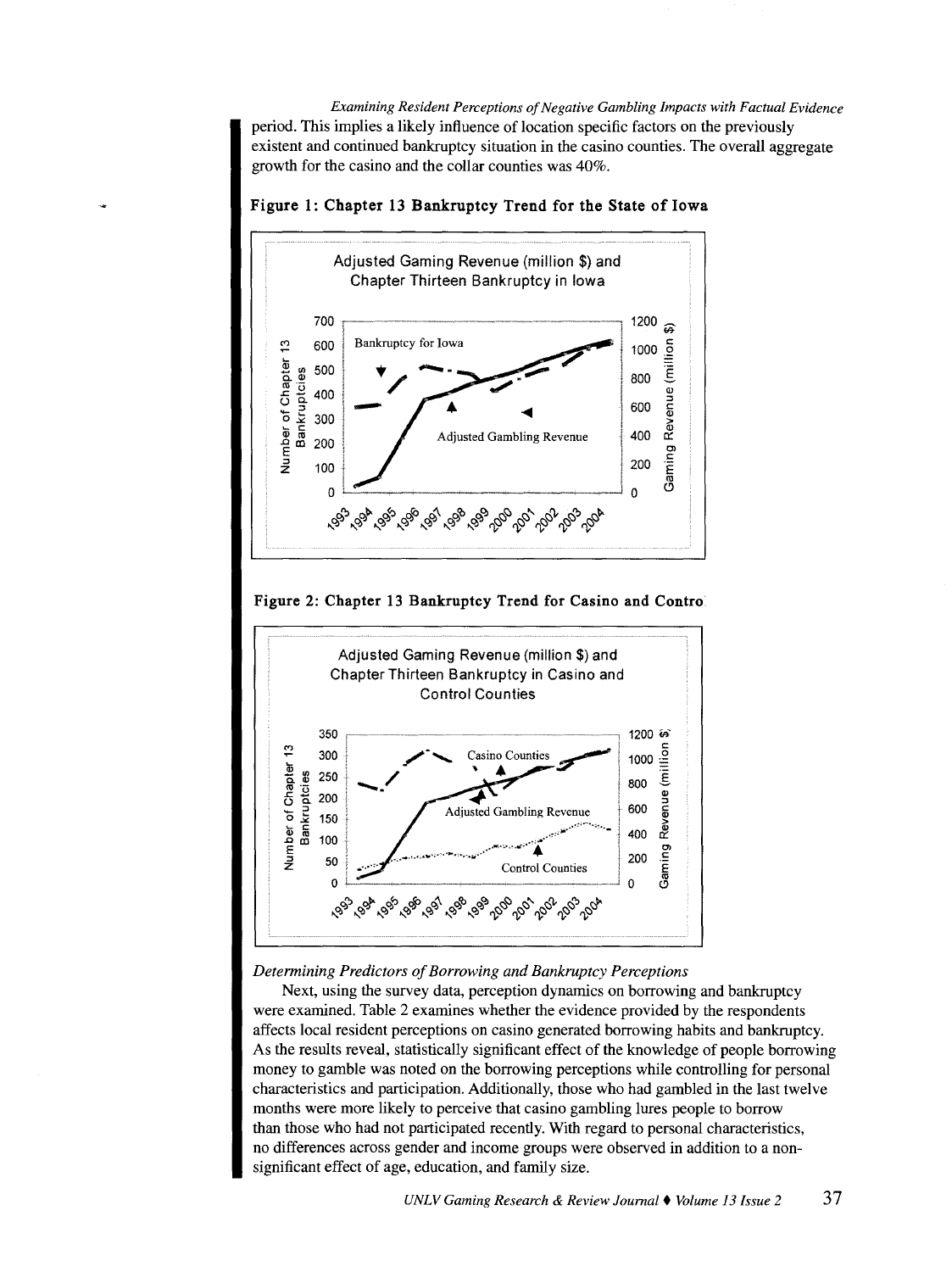Conversely, it was interesting to note that knowledge of people who had filed personal bankruptcy because of gambling did not have a significant effect on bankruptcy perceptions while controlling for participation, acquaintance with a person who had borrowed money to gamble and socio-demographic characteristics. Yet, the model was statistically significant indicating a positive influence of recent gambling participation, holding all else constant. In other words, the recent gamblers were more likely to perceive that the casinos escalate bankruptcies. However, the socio-demographic characteristics such as annual household income, gender, age, family size, and education did not influence perceptions. These results were not without limitation. This is indicated by the small R squared value, thus suggesting the presence of factors other then the hard evidence on casino gambling based BFRs.

|                              |         | <b>Dependent Variable:</b><br><b>Bankruptcy Perceptions</b> | <b>Dependent Variable:</b><br><b>Bankruptcy Perceptions</b> |          |          |      |  |
|------------------------------|---------|-------------------------------------------------------------|-------------------------------------------------------------|----------|----------|------|--|
| <b>Independent Variables</b> | в       | t                                                           | Sig.                                                        | B        | т        | Sig. |  |
| KnowBankruptcy               |         |                                                             |                                                             |          |          |      |  |
| KnowBorrower                 | $-.480$ | $-3.411$                                                    | .001                                                        | -.248    | $-958$   | .340 |  |
| GamblingParticipation        | .363    | 2.627                                                       | .009                                                        | .535     | 3.438    | .001 |  |
| Age                          | .026    | .546                                                        | .586                                                        | $-.006$  | $-.104$  | .917 |  |
| Gender                       | .045    | .352                                                        | .726                                                        | .054     | .374     | .709 |  |
| Education                    | .004    | .186                                                        | .853                                                        | .015     | .560     | .576 |  |
| <b>Marital Status</b>        | $-0.54$ | $-937$                                                      | .350                                                        | $-0.012$ | $-.188$  | .851 |  |
| FamilySize                   | .036    | 1.138                                                       | .257                                                        | $-.043$  | $-1.212$ | .227 |  |
| Income1                      |         |                                                             |                                                             |          |          |      |  |
| Income <sub>2</sub>          | $-.283$ | $-1.509$                                                    | .133                                                        |          | $-.323$  | .747 |  |
| Income3                      | $-.096$ | $-522$                                                      | .602                                                        |          | $-.529$  | .598 |  |
| Income4                      | .045    | .205                                                        | .838                                                        |          | .922     | .358 |  |
| F Value                      | 2.562   | .007                                                        |                                                             | 2.029    |          |      |  |
| R Squared                    | .136    |                                                             |                                                             | .114     |          |      |  |

#### Table 2: Regression Analysis for Gambling Impact Perceptions

## Impact of Adjusted Gambling Revenue on BFRs

Table 3 displays the model estimation for the period 2004. Higher local participation clearly did not facilitate the rise in bankruptcies holding economic, income and expense shock, stigma, and population indicators constant. AGR per household also failed to significantly predict escalation in BFRs while controlling for income and expense shocks and stigma. That is, the gambling revenue, earned by the casino operators after winnings, does not impact the BFRs in areas lying in close proximity to the existing casinos. With regard to other factors, higher BFRs were observed in counties with a relatively higher population density, keeping all else constant. This implied a likelihood of less stigma, that is, residents of counties with a higher population density are more likely to file for personal bankruptcies. However, the second stigma associated variable, proportion of residents above 50 years of age, did not prove to be a significant predictor of BFRs. There was no tendency in counties with a majority of older residents to file for fewer bankruptcies.

With regard to income and expense shocks, surprisingly median household income proved to affect BFRs but with a positive sign, holding all else constant. In other words, counties with a higher median household income were more likely to file for bankruptcy. A bivariate model in the absence of controlled variables also depicted a similar sign. Next, it was found that counties with a higher number of people uninsured on health insurance were more likely to file for bankruptcy. Other proxies for the prevalence of expense shocks, higher unemployment rate and higher divorce rates did not lead to higher BFRs.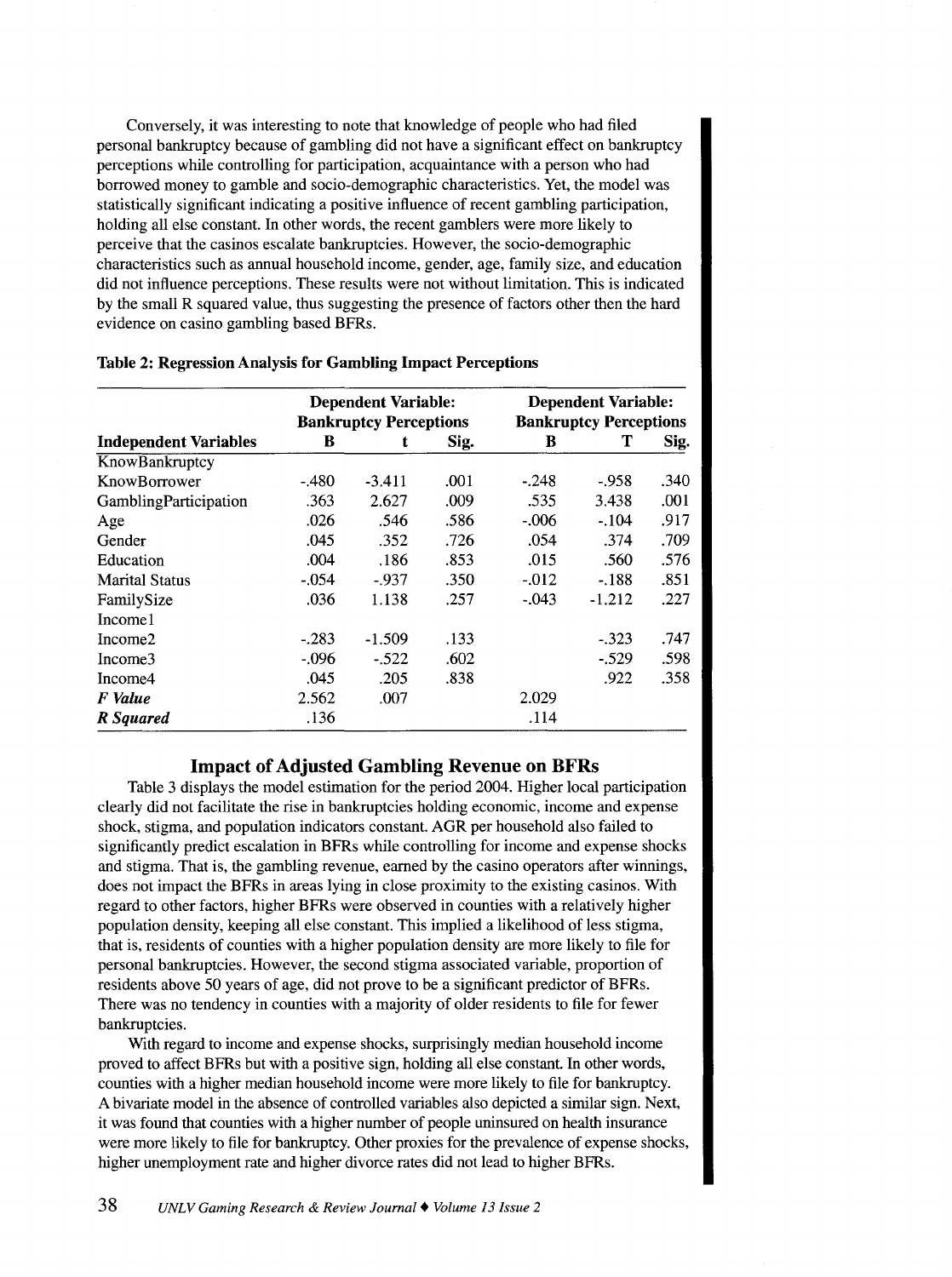*Examining Resident Perceptions of Negative Gambling Impacts with Factual Evidence*  Table 3: Impact of Logged Adjusted Gross Revenue (AGR) on BFR for Year 2004 (Per Thousand)

| <b>Independent Variables</b>                  | Mean (St. Dev) Coefficients |         | T stat.            |
|-----------------------------------------------|-----------------------------|---------|--------------------|
| <b>Population Density</b>                     | 59.30 (93.44)               | .006    | $4.836^a$          |
| Unemployment Rate                             | 4.22(1.11)                  | .117    | 1.236              |
| Proportion of residents above 55 years of age |                             |         |                    |
| (per thousand)                                | 3.73(0.68)                  | $-.025$ | $-.087$            |
| Median Household Income                       | 37, 314 (4, 475)            | .001    | .987a              |
| Homeownership Rate (per thousand)             | 29.3 (19.70)                | $-.002$ | $-.272$            |
| Divorce Rate (per thousand)                   | 4.92 (13.59)                | $-.002$ | $-192$             |
| Non-health Insurance Rate (per thousand)      | 9.17(2.26)                  | .111    | 1.730 <sup>b</sup> |
| AGR per Household (Logged)                    | \$33,827 (37,235)           | $-.011$ | $-113$             |
| Percentage Local Gamblers                     | $-.002$                     | $-.467$ |                    |
| F Value                                       | $7.852**$                   |         |                    |
| R Squared                                     | .601                        |         |                    |
| Adjusted R Squared                            | .524                        |         |                    |

 $a: p \leq .001$ ;  $b: p \leq .05$ 

Next, Table 4 presents effect of AGR per household while controlling for other social and economic factors over an extended period of time from 1995 to 2003. Additionally, it illustrates the influence of non-gaming related factors. All the multiple regression models were found to be statistically significant with high R squared values. This indicated that the chosen variables were in a position to explain the variance in BFRs in the casino and collar counties.

While not controlling for other factors, the gambling revenue growth in Iowa depicted a negative influence on BFRs during the selected time frame. This implied that counties with a lower growth in gambling revenue were more likely to witness a higher bankruptcy incidence. However, when other relevant factors were added to the model, the influence became silent and displayed a non-significant effect. The other gambling related factor, percentage of local residents who gambled, was found to be significant only in the early years of casino development and continued till 1998. However, this factor also indicated a negative effect on bankruptcy growth. In other words, counties with a higher percentage of local gamblers were less likely to report higher incidences in bankruptcy. Among the stigma associated factors, population density revealed a positive association with the rising BFRs across the entire time period. This is indicative of the fact that it is easier for residents who live in populated counties to face the bankruptcy filing stigma. The older age stigma was only noted in 1998 and failed to exercise a significant influence across the rest of the time period.

With regard to prevalence shock measures such as unemployment, divorce rates, percentage of respondents with no health insurance, and homeownership rate, only the health insurance variable proved to significantly influence the BFRs in a positive way. In other words, holding all else constant, counties depicting percentage of residents with less health insurance were more likely to show higher BFRs in years 1999, 2000 and 2003. This effect, thus, was not universal across the entire time period. With regard to income measures, it was interesting to note a consistent positive effect of county median household income across the entire time period. Counties in a higher household income category were more likely to report higher incidences of personal bankruptcy.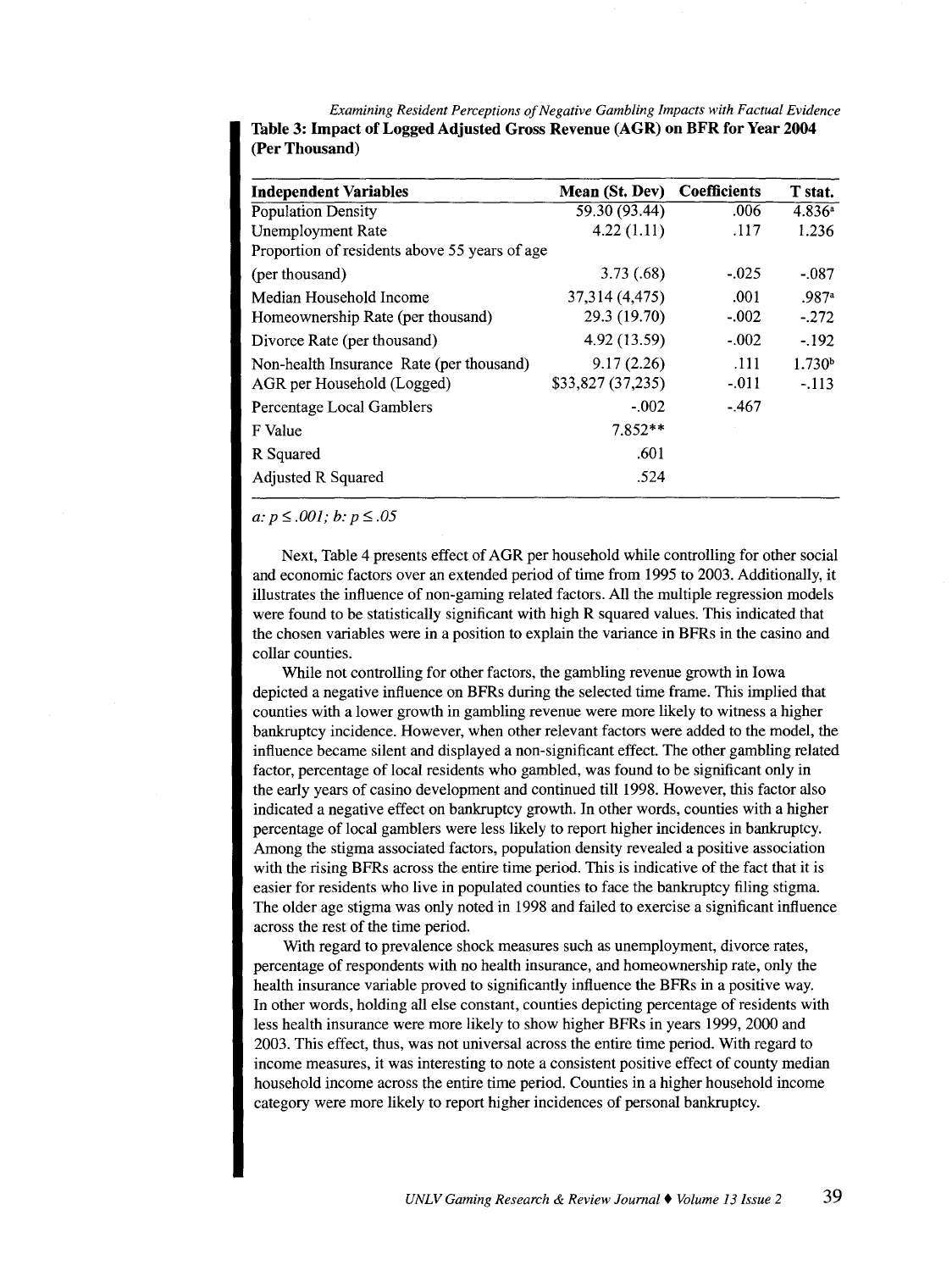#### Table 4: Time Series Analysis Impact of Logged AGR on BFRs

| Independent                                                                                                                                                                                            | 1995 |                      | 1996                                                                                                                              | 1997 |                      | 1998                                               |         | 1999         |                      | 2000                                                   |                      | 2001         |                         | 2002        |           | 2003 |
|--------------------------------------------------------------------------------------------------------------------------------------------------------------------------------------------------------|------|----------------------|-----------------------------------------------------------------------------------------------------------------------------------|------|----------------------|----------------------------------------------------|---------|--------------|----------------------|--------------------------------------------------------|----------------------|--------------|-------------------------|-------------|-----------|------|
| <b>Variables</b><br>B                                                                                                                                                                                  | t    | $\overline{B}$       | B<br>t                                                                                                                            | t    | B                    | $\mathbf{t}$                                       | B       | $\mathbf{t}$ | B                    | $\mathbf{t}$                                           | B                    | $\mathbf{t}$ | B                       | $\mathbf t$ | B         |      |
| t                                                                                                                                                                                                      |      |                      |                                                                                                                                   |      |                      |                                                    |         |              |                      |                                                        |                      |              |                         |             |           |      |
| Population Density 013 3.74 <sup>a</sup> 006 4.15 <sup>a</sup> 005 3.08 <sup>a</sup> 005 3.63 <sup>a</sup> 004 3.08 <sup>a</sup> 006 4.58 <sup>a</sup> 006 4.62 <sup>a</sup> 007 5.11 <sup>a</sup> 006 |      |                      |                                                                                                                                   |      |                      |                                                    |         |              |                      |                                                        |                      |              |                         |             |           |      |
| $4.55^a$                                                                                                                                                                                               |      |                      |                                                                                                                                   |      |                      |                                                    |         |              |                      |                                                        |                      |              |                         |             |           |      |
| Unemployment Rate 187<br>1.44                                                                                                                                                                          |      | .68 .097             | $.83-009$ $-.054$ $-.131$ $.70$ $-.125$ $-.502$ $-.007$ $-.06$ $.043$                                                             |      |                      |                                                    |         |              |                      |                                                        |                      |              | $.33 \t .102$           | .94         | .14       |      |
| Proportion of residents above                                                                                                                                                                          |      |                      |                                                                                                                                   |      |                      |                                                    |         |              |                      |                                                        |                      |              |                         |             |           |      |
| 55 years of age<br>1.39                                                                                                                                                                                |      |                      | $-758 - 1.17$ 364 1.04 - 551 - 15 - 959 - 2.89 - 178 - 371 111                                                                    |      |                      |                                                    |         |              |                      |                                                        | .36 .137             |              | .41 .070                | -23         | .43       |      |
| Median Hhld Income.010<br>3.14 <sup>a</sup>                                                                                                                                                            |      | .91 .001             | 1.17, 001 3.76, 002 4.22 $^{\circ}$ , 001 3.11 $^{\circ}$ , 001 2.99 $^{\circ}$ , 002 2.17 $^{\circ}$ , 001 2.55 $^{\circ}$ , 002 |      |                      |                                                    |         |              |                      |                                                        |                      |              |                         |             |           |      |
| Homeownership Rate 027 - 1.34 012                                                                                                                                                                      |      |                      | .96.001                                                                                                                           |      |                      | $.02 - .020$ 1.94 <sup>b</sup> $-.002 - .135$ .003 |         |              |                      |                                                        | .33 .001             |              | $.08 - .003 - .35$ .001 |             |           |      |
| .20                                                                                                                                                                                                    |      |                      |                                                                                                                                   |      |                      |                                                    |         |              |                      |                                                        |                      |              |                         |             |           |      |
| .207<br>Divorce Rate                                                                                                                                                                                   |      | .90 .001             | .08.083                                                                                                                           |      | .54 .006             |                                                    |         |              |                      | .010 - 04. 001 - 001 - 001 - 001 - 001 - 024. 002. 75. |                      |              |                         |             |           |      |
| $-1.24$                                                                                                                                                                                                |      |                      |                                                                                                                                   |      |                      |                                                    |         |              |                      |                                                        |                      |              |                         |             |           |      |
| Non-health Insurance                                                                                                                                                                                   |      |                      |                                                                                                                                   |      |                      |                                                    |         |              |                      |                                                        |                      |              |                         |             |           |      |
| .043<br>Rate<br>2.22 <sup>b</sup>                                                                                                                                                                      | .40  | .056                 | .1.55 096. 1.27 096 0.57. 1.28 1.73 1.28 1.73 1.28 1.17 1.72 1.72 1.77. 77.                                                       |      |                      |                                                    |         |              |                      |                                                        |                      |              |                         |             | .14       |      |
| AGR per Household                                                                                                                                                                                      |      |                      |                                                                                                                                   |      |                      |                                                    |         |              |                      |                                                        |                      |              |                         |             |           |      |
| (Logged)<br>.220<br>.66                                                                                                                                                                                |      |                      | $.95 - .167 - 1.59 - .193 - 1.34 - .095 - .82 - .021 - .783 - .043 - .47 - .015 - .12$                                            |      |                      |                                                    |         |              |                      |                                                        |                      |              |                         |             | .39 .070  |      |
| Percentage Local                                                                                                                                                                                       |      |                      |                                                                                                                                   |      |                      |                                                    |         |              |                      |                                                        |                      |              |                         |             |           |      |
| Gamblers<br>.014                                                                                                                                                                                       |      | .74                  | $-014$                                                                                                                            |      | $-2.93$ <sup>a</sup> |                                                    | $-.010$ |              | 2.16 <sup>b</sup>    |                                                        | $-.011$              |              | 2.51 <sup>b</sup>       |             | $-.006$   |      |
| $-1.57$<br>$-.004$                                                                                                                                                                                     |      | $-1.17$              | $-.006$                                                                                                                           |      | 1.57                 |                                                    | $-.005$ |              | $-1.49$              |                                                        | $-.001$              |              | $-1.08$                 |             |           |      |
| F Value<br>$3.945^{\circ}$                                                                                                                                                                             |      | $7.570$ <sup>a</sup> | $7.310*$                                                                                                                          |      | $9.468$ <sup>a</sup> |                                                    | 6.730a  |              | $9.093$ <sup>a</sup> |                                                        | $8.503$ <sup>a</sup> |              | $10.020$ <sup>a</sup>   |             | $11.594*$ |      |
| R Squared<br>.732                                                                                                                                                                                      |      | .661                 | .653                                                                                                                              |      | .715                 |                                                    | .684    |              | .656                 |                                                        | .662                 |              | .693                    |             | .713      |      |
|                                                                                                                                                                                                        |      | .573                 | .563                                                                                                                              |      | .639                 |                                                    | .582    |              | .583                 |                                                        | .581                 |              | .624                    |             |           |      |
| Adjusted R Squared.547<br>.652                                                                                                                                                                         |      |                      |                                                                                                                                   |      |                      |                                                    |         |              |                      |                                                        |                      |              |                         |             |           |      |
| $a: p \le .001$ ; $b: p \le .05$                                                                                                                                                                       |      |                      |                                                                                                                                   |      |                      |                                                    |         |              |                      |                                                        |                      |              |                         |             |           |      |

# **Conclusion**

The first and the second research questions were: "Are the local residents concerned that casino gambling will encourage people to borrow money to gamble and will this lead to increased bankruptcies in their region? Can the local residents provide evidence to support their perceptions?" The results indicate that a substantial portion of local residents (38%) perceive that casino gambling causes people to borrow money and this activity, according to the majority of them ( 66%) results in increased bankruptcies in the host communities. However,  $42\%$  of the group (28% of the respondents), who think that casino gambling causes people to borrow, are able to support their perceptions with evidence. And only 18% of those who state that casino gambling causes bankruptcies are able to say that they actually know someone who had actually declared bankruptcy because of gambling.

As pointed out in the beginning of this paper, most of the earlier literature has failed to report higher ratings of bankruptcy perceptions. This can

either be due to error of omission or due to the fact that the local residents did not consider this an important issue. Another reason could be subject to the number of years the focused casinos had been in operation. It has been suggested that the negative aspects of borrowing and bankruptcy emerge in due course of time. Such effects are not evident immediately, but erode the social structure over an extended period of time. For instance, several studies that have reported bankruptcy and borrowing concerns are mostly focused on casinos in existence for a longer period of time.

Today, the gambling industry in the United States has reached a mature stage. This might explain why more recent literature has brought forth these issues with full force because the casino gambling industry has reached a mature stage.

That said, a gap exists between evidence and perceptions even though it is less noted in the borrowing issue. As noted by Domowitz & Sartain (1999), credit card borrowing is a big contributor of bankruptcy. The same logic can be extended to support local

*42% of the group (28% of the respondents), who think that casino gambling causes people to borrow, are able to support their perceptions with evidence.*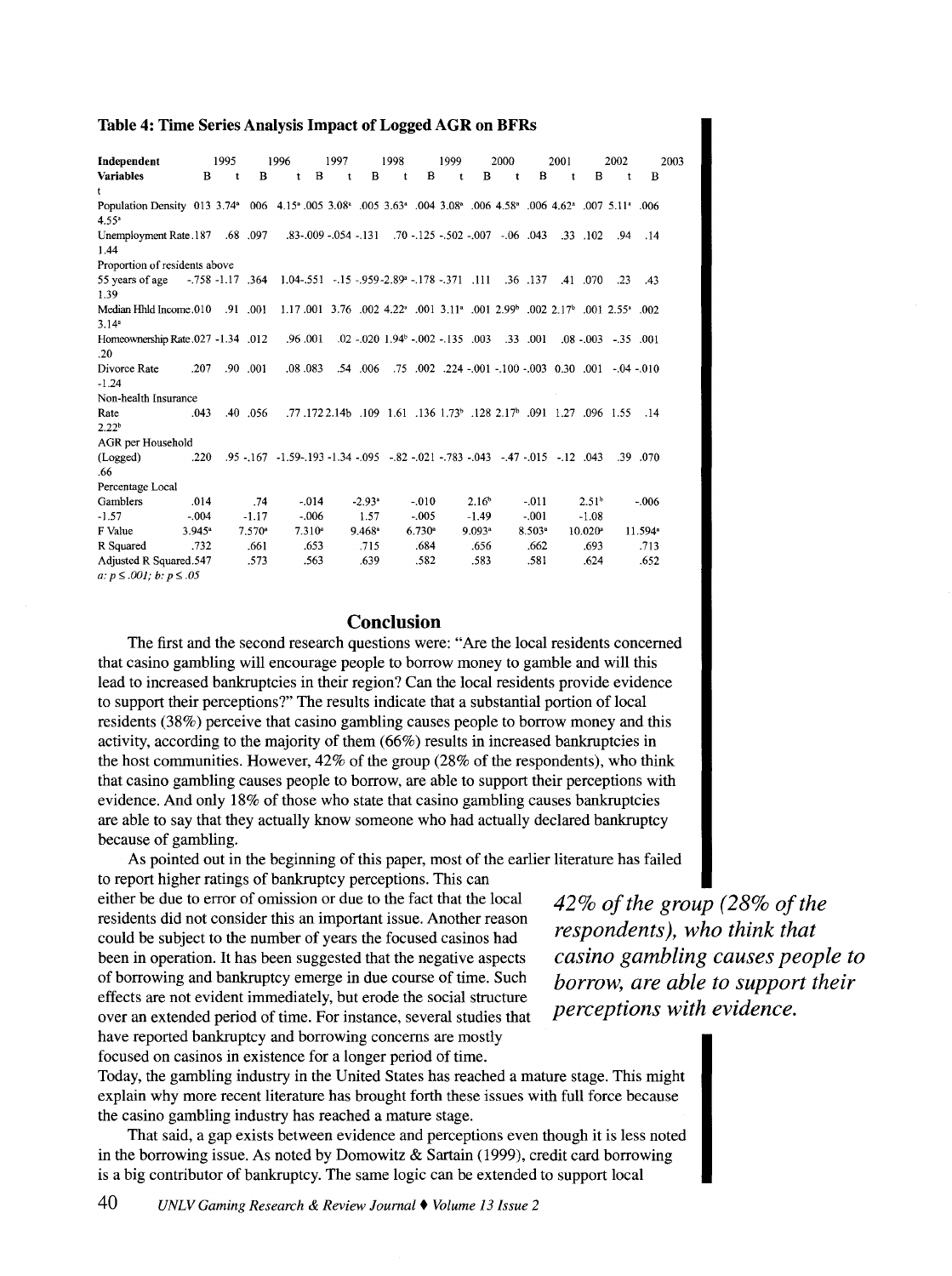*Examining Resident Perceptions of Negative Gambling Impacts with Factual Evidence*  resident's view that casino gambling encourages gamblers to borrow and the majority of the borrowing comes from credit cards as reported by (Barron et al. 2002). Credit card transactions are easily notable. However, the filing for bankruptcy is a behind the scenes act. It is highly likely that borrowing perceptions have led to the assumption that casino gambling leads to higher bankruptcy incidences. This concern remains a subjective assumption and opinion, as it failed to garner evidence from the subjects themselves and from the time series based multiple regression models that examined the dynamics of bankruptcy phenomenon using the macro market approach. This, in itself, is a significant eye opener finding for the policy makers, casino operators, and opponents of casino gambling besides the local residents themselves. The findings advise local communities to rethink and analyze some of their views on the negative aspects of casino gambling because it is highly likely that some of their views are channeled by the interest groups and the local media.

The third research question aimed to determine whether Chapter 13 bankruptcy trends in casino counties differ from those of control counties. It is found that although trend data reveal higher bankruptcies in casino counties when compared with the control group of counties, yet the plotting indicates continued disparity from the pre-casino period. Next, the purpose of the fourth research question was to determine if adjusted gambling revenue earned by the gambling industry in Iowa was a significant predictor of bankruptcy filing rates. This last question sought to identify if other factors triggered the bankruptcy filing rates in Iowa. Multivariate technique controlling for the influence of relevant factors illustrates that the incidence and growth of adjusted gambling revenue per household does not predict or explain escalation of bankruptcies during the selected time frame. However interesting results were noted. Although this study did not find the unemployment effect to be significant, it reported a significant positive association between median household income and the rise of BFRs. This means that counties with a higher median household income were more likely to pronounce bankruptcies. Even though this finding is argued by Barron et al. (2002) and Goss & Morse (2005), it is not

unique or abnormal. Sullivan et al. (1989), Gross & Souleles *Counties with a higher median* (2002) and Domovitz & Eovaldi (1993) posit that income is not a complete proxy for economic conditions and this variable *household income were more likely* does not indicate the level of debt in a household. According to *to pronounce bankruptcies.* Sullivan et al. (2002:169), "many people file bankruptcy after their income goes up." Thus a higher median household income cannot be proxied for less debt or less borrowing. In other words,

> higher propensity to spend can also lead to higher debts. The negative effect of lack of health insurance on BFRs is supported by Gross & Souleles (2002). Moreover, higher population density association with higher BFRs is indicative of less stigma probability due to anonymity, regardless of the cause for filing. Additionally, this study indicated a negative effect of counties with a higher proportion of older people. Again, traces of stigma are noticeable but cannot be clearly tied with rising AGR.

> This aforementioned view is supported by De La Vina  $\&$  Bernstein (2002), who hold that many reasons are associated with bankruptcy behavior. Likewise, in a synthesis of literature, the U.S. Treasury Department (1999) and NORC (1999) note the influence of a range of social, economic, and financial factors in their study of association between BFRs and AGR. The casino fault for rising BFRs is marginal as these studies imply that the proportion of problem or pathological gamblers is small even though they might display a higher than normal bankruptcy rate. Other benefits for this at risk group can also dampen the BFRs and offset negative effects from a growing population of problem gamblers. "It should be noted that recent bankruptcy reform legislation may well channel more people toward rehabilitative forms of bankruptcy, particularly when debtors have significant continuing income potential" (Spears & Boger 2002:21).

> This is the first study to seek evidence from the local residents to explain their position on the perceived negative impacts of casino gambling. In doing so, it attempts to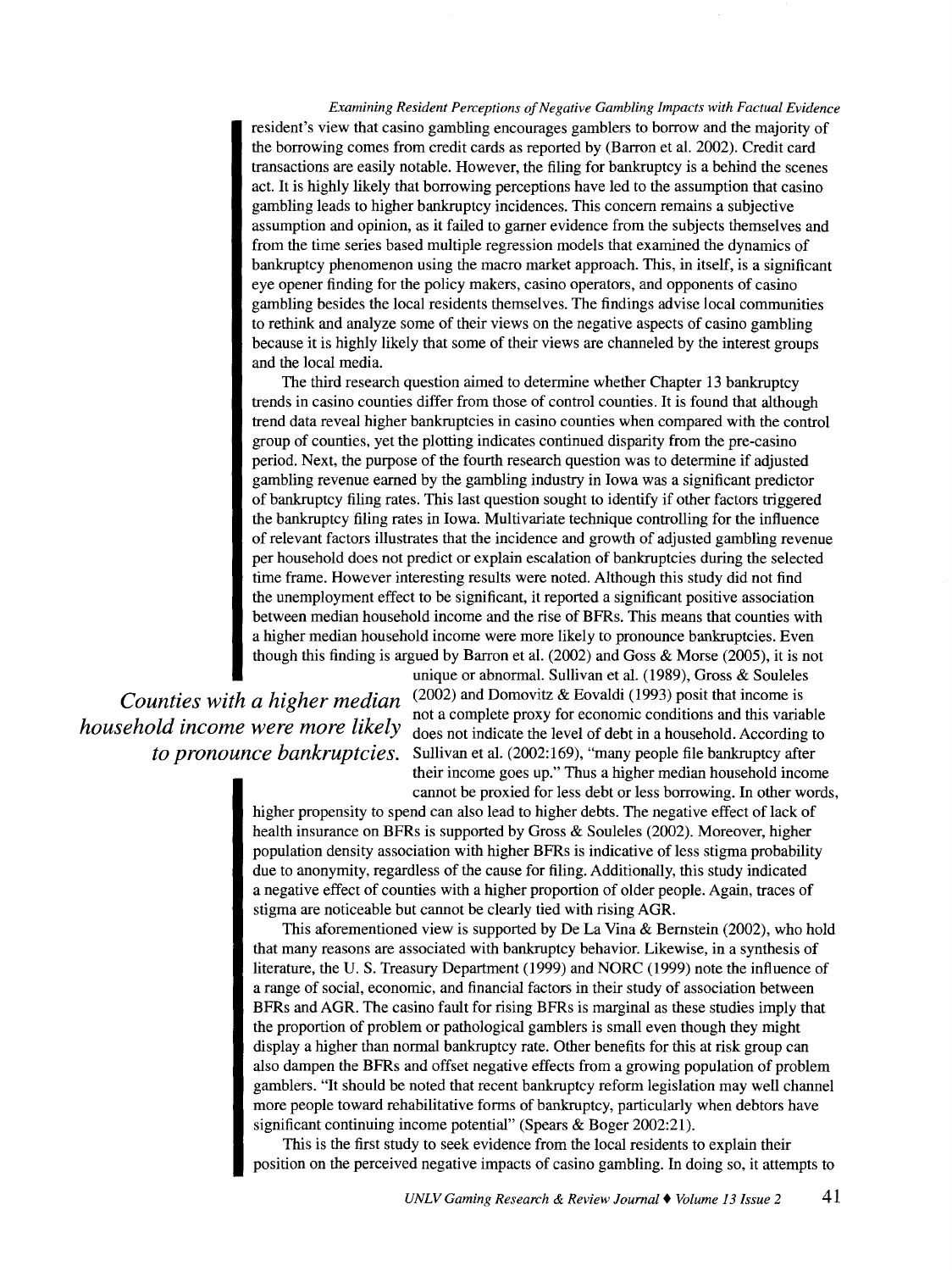explain the perception dynamics within the context of hard facts and other influences. This study, empirically, identified predictors of perceptions on the borrowing and bankruptcy items. While respondents in agreement or strong agreement with the borrowing item were able to provide evidence, those highlighting the bankruptcy issues failed to support their perceptions with real facts.

As is indicative by the need for this study to follow up on the questions raised by the policy makers in the State of Iowa, evidence is required to convince the policy makers to take compensatory actions against externalities of casino gambling tourism as perceived by the local residents. Significance of evidence theory in social settings is thus proved. Nonetheless, this study was not without limitations. First limitation, similar to the one reported by Barron et al. (2002) was that the direct influence of AGR on BFRs does not take into account the additional indirect negative and positive effects of casino gambling on household finances. This is attributed to the fact that the income and unemployment factors included in the analysis only partly capture the added benefits associated with personal finances. Second limitation is the likely omission of other relevant variables that can predict local resident perceptions. Future studies can extend the current analyses by examining the influence of variables, such as attendance to meetings sponsored by specific interest groups and exposure to a specific media. Nevertheless, this study has important implications and points to a realistic path to bring forth credible issues associated with casino gambling. In doing so, it highlights the much needed change in research direction associated with social impacts.

#### **References**

- Arkand-Fye, B., & Penlin, R. (1992) Riverboat gambling: Recreational revenue? *Park and Recreation Magazine,* 27(11), 65-66, 75.
- Barron, J., Staten, M., & Wilshusen, S. (2002). The impact of casino gambling on personal bankruptcy filing rates. *Contemporary Economics Policy,* 20(3), 440-455.
- Boyes, W., & Faith, R. (1986). Some effects of the Bankruptcy Reform Act of 1978. *Journal of Law and Economics,* 29(1), 139-149.
- Braunlich, C. (1996). Lesson from the Atlantic City casino experience. *Journal of Travel Research, 34(3),* 46-56.
- Carmichael, B., Peppard, D., & Bourdeau, F. (1996). Megaresort on my doorstep: Local resident attitudes toward Foxwoods Casino and casino gambling on nearby Indian reservation land. *Journal ofTravel Research, 35* (3), 9-16.
- Chhabra, D. (2005). *Socioeconomic impact of gambling on Iowans.* A report prepared for the Iowa Legislative Council, Des Moines, Iowa.
- De laVina, L., & Bernstein, D. (2002). The impact of gambling on personal bankruptcy rates. *Journal of Socio-Economics, 31,* 303-309.
- Domowitz, I., & Ecovladi, T. (1993). The impact of Bankruptcy Reform Act of 1978 on consumer bankruptcy. *Journal of Law and Economics,* 36(1), 803-835.
- Domowitz, I., & Sartain, R. ( 1999). Determinants of the consumer bankruptcy decision. *The Journal of Finance, 54,* 403-420.
- Eckstein, 0., & Sinai, A. (1986). The mechanisms of the business cycle in the postwar era. In R. J. Gordon (Ed.), The *American business cycle.* Chicago: University of Chicago Press.
- Evans, W., & Topoleski, J. (2002). *The social and economic impact of Native American casinos.*  NBER Working Paper Series, Number 9198.
- Garrett, T. ,& Nichols, M. (2005). *Do casinos export bankruptcy?* A Report prepared for the Federal Reserve Bank of St. Louis.
- Goss, E., & Morse, E. (2005). *The impact of casino gambling on individual bankruptcy rates from 1990 to 2002.* Retrieved on January 2005 from SSRN: http://ssm.com/abstract=801185
- Gross, D., & Souleless, N. (2002). An empirical analysis of personal bankruptcy and delinquency. *The Review of Financial Studies,* 15(1), 319-347.
- Janes, P., & Collison, J. (2003). Community leader perceptions of the social and economic impacts of Indian Gaming. *UNLV Gaming Research and Review Journal,* 8(1), 13-30.
- Kwan, F., & McCartney, G. (2005). Mapping resident perceptions of gaming impact. *Journal of Travel Research, 44(2),* 177-187.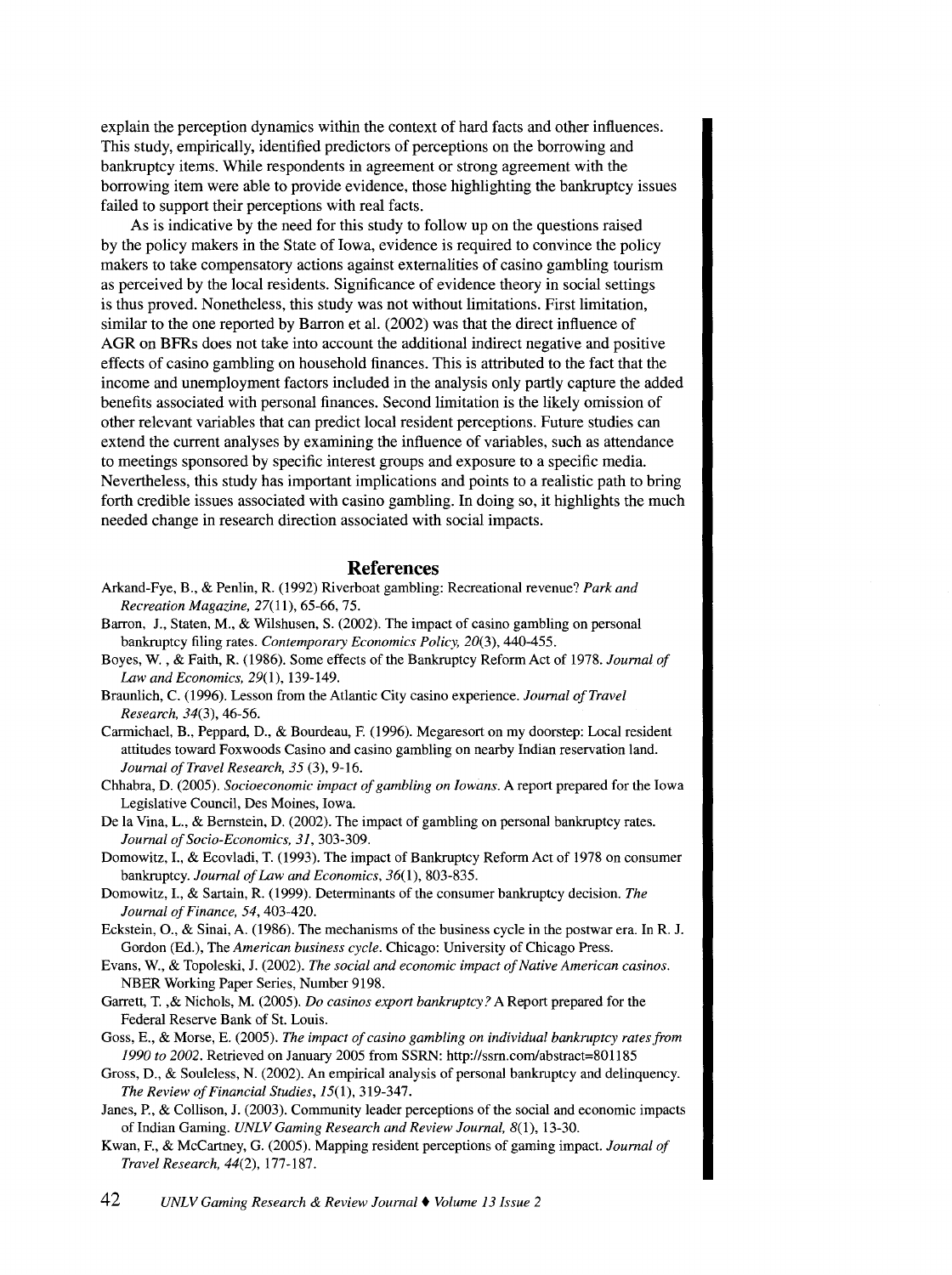*Examining Resident Perceptions of Negative Gambling Impacts with Factual Evidence* 

Lee, C., Kim, S., & Kang, S. (2003). Perceptions of casino impacts: A Korean longitudinal study. *Tourism Management, 24,* 45-55.

- Long, P. (1996). Early impacts of limited stakes gambling on rural community life. *Tourism Management, 17,* 341-353.
- National Opinion Research Center. (1999). Gambling impact and behavior study: *Report to the National Gambling Impact Study Commission,* Chicago: University of Chicago, Gemini Research, The Lewin Group, and Christiansen/Cummings Associates. (Available as part of the NGISC's final report issued June 18, 1999 at www.ngisc.gov.).

Nichols, M., Giacopassi, D., & Stitt, G. (2002). Casino gambling as a catalyst of economic development: Perceptions of residents in new casino jurisdictions. *Tourism Economics, 8* (I), 59-75.

- Pizam, A., & Pokela, J. (1985). The perceived impacts of casino gambling on a community. *Annals ofTourismResearch, 12* (1), 147-165.
- Room, R., Turner, N., & Lalomiteanu, A. (1999). Community effects of the opening of a Niagara casino. *Addiction, 94,* 1449-1466.
- Shephard, L. (1984). Personal failures and the Bankruptcy Reform Act of 1978. *Journal of Law and Economics,* 37(2), 419-437.
- Spears, D., & Boger, C. (2002). Residents' perceptions and attitudes toward Native American Gaming (NAG) in Kansas: Proximity and number of trips to NAG Activity. *UNLV Gaming Research and Review Journal, 6* (2), 13-27.
- Stavins, J. (2000). Credit card borrowing, delinquency, and personal bankruptcy. *New England Economic Review,* July/August, 15-30.
- Stitt, G., Nichols, M., & Giacopassi, D. (2005). Perception of casinos as disruptive influences in USA communities. *International Journal of Tourism Research,* 7, 187-200.

Stubbles, R. (1992). A question of gambling. *Parks and Recreation Magazine,* 27(4), 61-64, 83.

- Sullivan, T., Warren, E., & Westbrook, J. (1989). *As we forgive our debtors: Bankruptcy and consumer credit in America.* New York: Oxford University Press.
- Thalheimer, R., & Ali, M. (2004). The relationship of pari-mutuel wagering and casino gaming to personal bankruptcy. *Contemporary Economic Policy,* 22(3), 420-432.
- U. S. Treasury Department. ( 1999). *A study of the interaction of gambling and bankruptcy,* July 1999.
- Volberg, R. ( 1995). The prevalence and demographics of pathological gamblers: Implications for public health. *American Journal of Public Health,* 84(2), 237-41.
- Wisconsin Policy Research Institute Report. ( 1995). The economic impact of Native American gaming in Wisconsin. *WI Interest,* 8(3), 1-47. Retrieved May 2007 from: http://www.wpri.org/ pages/author.html

Article submitted: 1/5/09

Sent to peer review:  $1/5/09$ 

Reviewer comments sent to author: 8/10/09

Author's revised version received: 8/24/09

Article accepted for publication: 8/31109